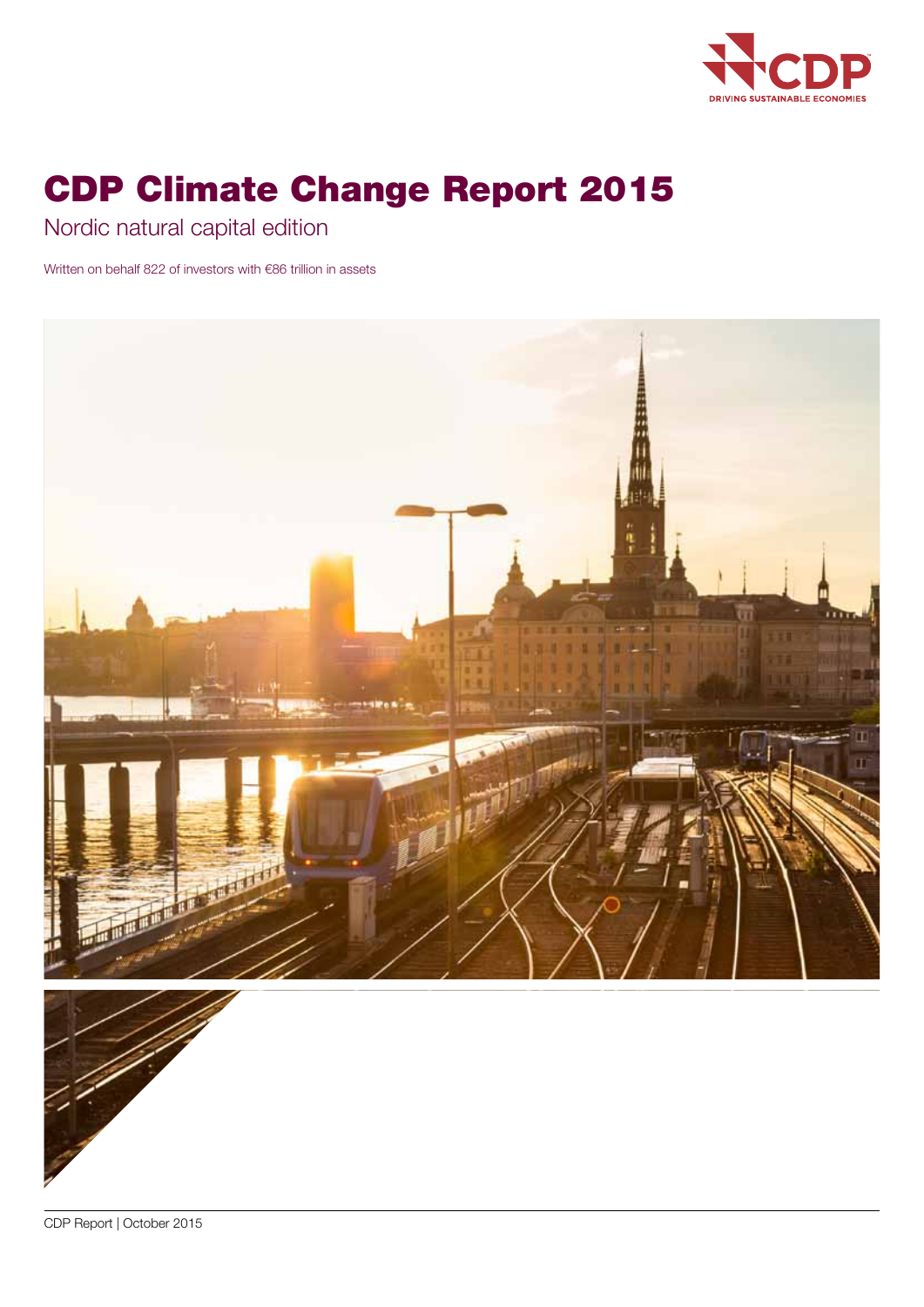## **Contents**

The work of CDP is crucial to the success of global green business in the 21st century. CDP is harnessing the power of information and investor activism to encourage a more effective corporate response to climate change.

Ban Ki-Moon, UN Secretary-General



#### 05 Foreword from CDP Executive Chairman

- 07 The EU non-financial reporting directive
- 08 Mainstreaming low carbon investing
- 12 Global overview
- 16 Nordic corporate disclosure overview
- 19 2015 leadership criteria
- 20 2015 Nordic A List
- 21 2015 Nordic CDLI
- 22 Natural capital disclosure
- 24 Company commitments to action ahead of COP21
- 26 List of Nordic companies disclosing climate data in 2015

The contents of this report may be used by anyone providing acknowledgement is given to CDP Europe (CDP). This does not represent a license to repackage or<br>resell any of the data reported to CDP or the contributing authors you need to obtain express permission from CDP before doing so.

#### Important Notice

and the contract of the contract of the contract of the contract of the contract of the contract of the contract of the contract of the contract of the contract of the contract of the contract of the contract of the contra © 2015 CDP Europe. All rights reserved.

CDP have prepared the data and analysis in this report based on responses to the CDP 2015 information request. No representation or warranty (express or implied) is given by CDP as to the accuracy or completeness of the information and opinions contained in this report. You should not act upon the information contained in<br>this publication without obtaining specific professional adv care for any consequences of you or anyone else acting, or refraining to act, in reliance on the information contained in this report or for any decision based on it.<br>All information and views expressed herein by CDP is ba political, industry and firm-specific factors. Guest commentaries where included in this report reflect the views of their respective authors; their inclusion is not an endorsement of them.

CDP, their affiliated member firms or companies, or their respective shareholders, members, partners, principals, directors, officers and/or employees, may have a position in the securities of the companies discussed herein. The securities of the companies mentioned in this document may not be eligible for sale in some states or countries, nor suitable for all types of investors; their value and the income they produce may fluctuate and/or be adversely affected by exchange rates.

'CDP Europe' and 'CDP' refer to CDP gGmbH, Registered Charity no. HRB119156 B | Local court of Charlottenburg, Germany. Executive Directors: Simon Barker,

Sue Howells, Steven Tebbe

Cover image: City of Stockholm

Stockholm is one of the world's leading cities on sustainability. With a 100% renewable electricity target and a plan to become completely fossil fuel-free by 2040, they are aiming high. The city developed its roadmap to achieve fossil fuel-free status by 2050, following a broad public consultation, and has since brought forward the target to 2040. More information on other Nordic cities at https:// www.cdp.net/en-US/Pages/events/2015/cities/

infographic-narrative.aspx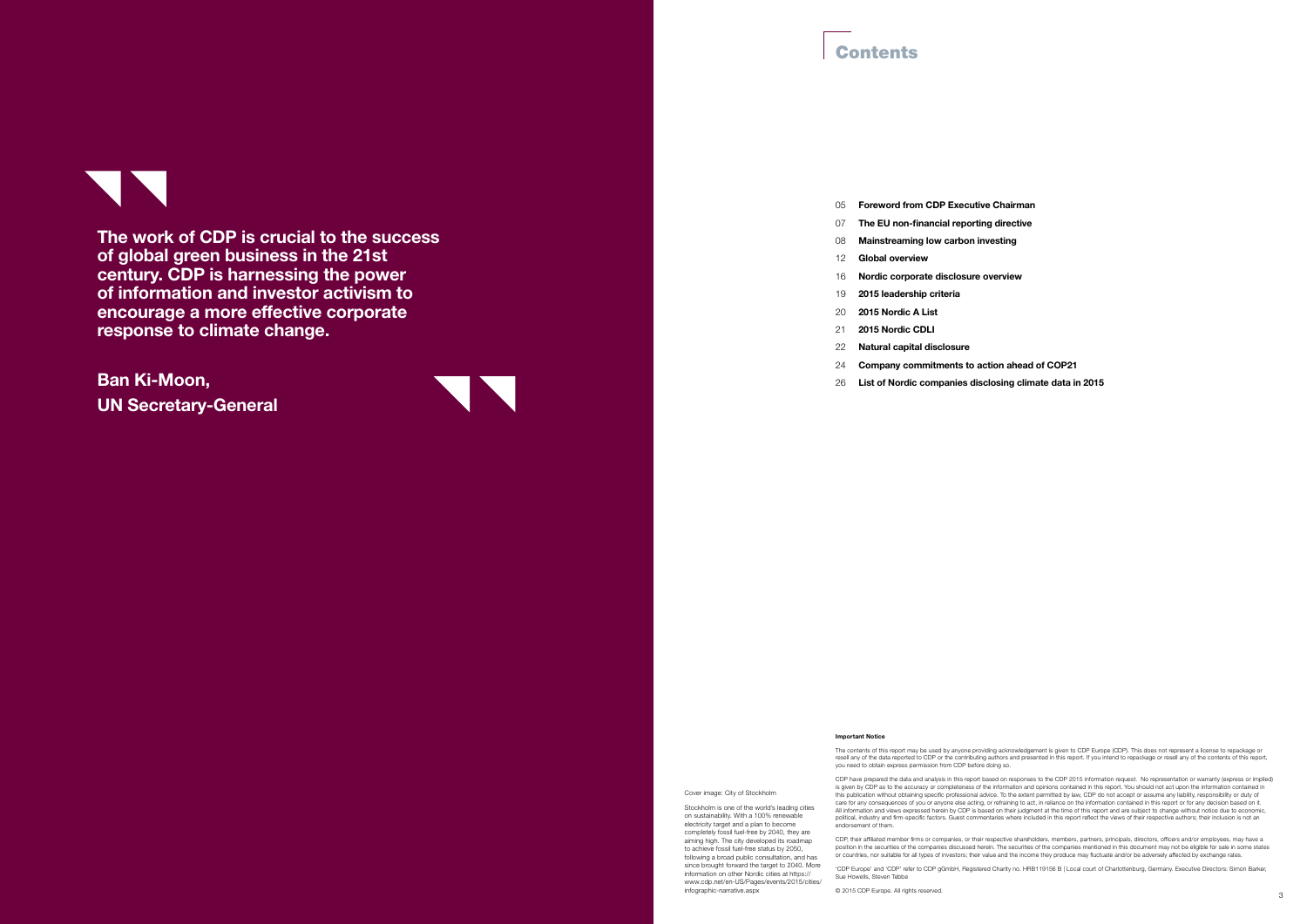## CDP was set up, almost 15 years ago, to serve investors. A small group of 35 institutions, managing US\$4 trillion in assets, wanted to see companies reporting reliable, comprehensive information about climate change risks and opportunities.

Since that time, our signatory base has grown enormously, to 822 investors with €86 trillion in assets. And the corporate world has responded to their requests for this information. More than 5,500 companies now disclose to CDP, generating the world's largest data base of corporate environmental information, covering climate, water and forest-risk commodities.

For our signatory investors, insight leads to action. They use CDP data to help guide investment deci sions - to protect themselves against the risks associated with climate change and resource scarcity, and profit from those companies that are well positioned to succeed in a low-carbon economy.

Our investor signatories are not interested in this information out of mere curiosity. They believe, as we do, that this vital data offers insights into how reporting companies are confronting the central sustainability challenges of the 21st century. And the data, and this report, shows that companies have made considera ble progress in recent years – whether by adopting an internal carbon price, investing in low-carbon energy, or by setting long-term emissions reduction targets in line with climate science.

This year, in particular, momentum among investors has grown strongly. Shareholders have come together in overwhelming support for climate resolutions at leading energy companies BP, Shell and Statoil. There is ever increasing direct engagement by shareholders to stop the boards of companies from using shareholders' funds to lobby against government action to tax and regulate greenhouse gasses. This activity is vital to protect the public.

Many investors are critically assessing the climate risk in their portfolios, leading to select divestment from more carbon-intensive energy stocks – or, in some cases, from the entire fossil fuel complex. Leading institutions have joined with us in the Portfolio Decarbonization Coalition, committing to cut the carbon intensity of their investments.

# $\overline{\phantom{a}}$ Decarbonizing the

This momentum comes at a crucial time, as we look forward to COP21, the pivotal UN climate talks, in Paris in December. A successful Paris agreement would set the world on course for a goal of net zero emis sions by the end of this century, providing business and investors with a clear, long-term trajectory against which to plan strategy and investment.

Without doubt, decarbonizing the global economy is an ambitious undertaking, even over many decades.

But the actions that companies are already taking, and reporting to CDP, show that corporate leaders understand the size of the challenge, and the importance of meeting it.

We are on the threshold of an economic revolution that will transform how we think about productive activity and growth. We are beginning to decouple energy use and greenhouse gas emissions from GDP, through a process of 'dematerialization' – where con sumption migrates from physical goods to electronic products and services. This will create new assets, multi-billion dollar companies with a fraction of the physical footprint of their predecessors.

Similarly, there is a growing realization that 'work' is no longer a place, but increasingly an activity that can take place anywhere. And it no longer relies on the physical, carbon-intensive infrastructure we once built to support it.

In the 19th century we built railway lines across the globe to transport people and goods. Now we need to create a new form of transportation, in the form of broadband. Investment in fixed and mobile broad band will create advanced networks upon which the communications-driven economy of the 21st century can be built – an economy where opportunity is not limited by time or geography, and where there are no limits to growth.

An economic revolution of this scale will create losers as well as winners. Schumpeter's 'creative destruc tion', applied to the climate challenge, is set to transform the global economy. It is only through the provision of timely, accurate information, such as that collected by CDP, that investors will be able to prop erly understand the processes underway. Our work has just begun.

global economy is an ambitious under taking, even over many decades… corporate leaders understand the size of the challenge, and the importance of meeting it. We are on the threshold of an economic revolution that will transform how we think about productive activity and growth.

**NA** 

## Paul Dickinson Executive Chairman CDP

Due to the increased investor usage of climate related data in numerous different investment strategies the need for higher quality and more complete data is bigger than ever. Therefore we encourage companies to report to CDP as it is the main hub globally to collect this data for all the investors in the world.

John Howchin,

Ethical Council of the Swedish National Pension funds



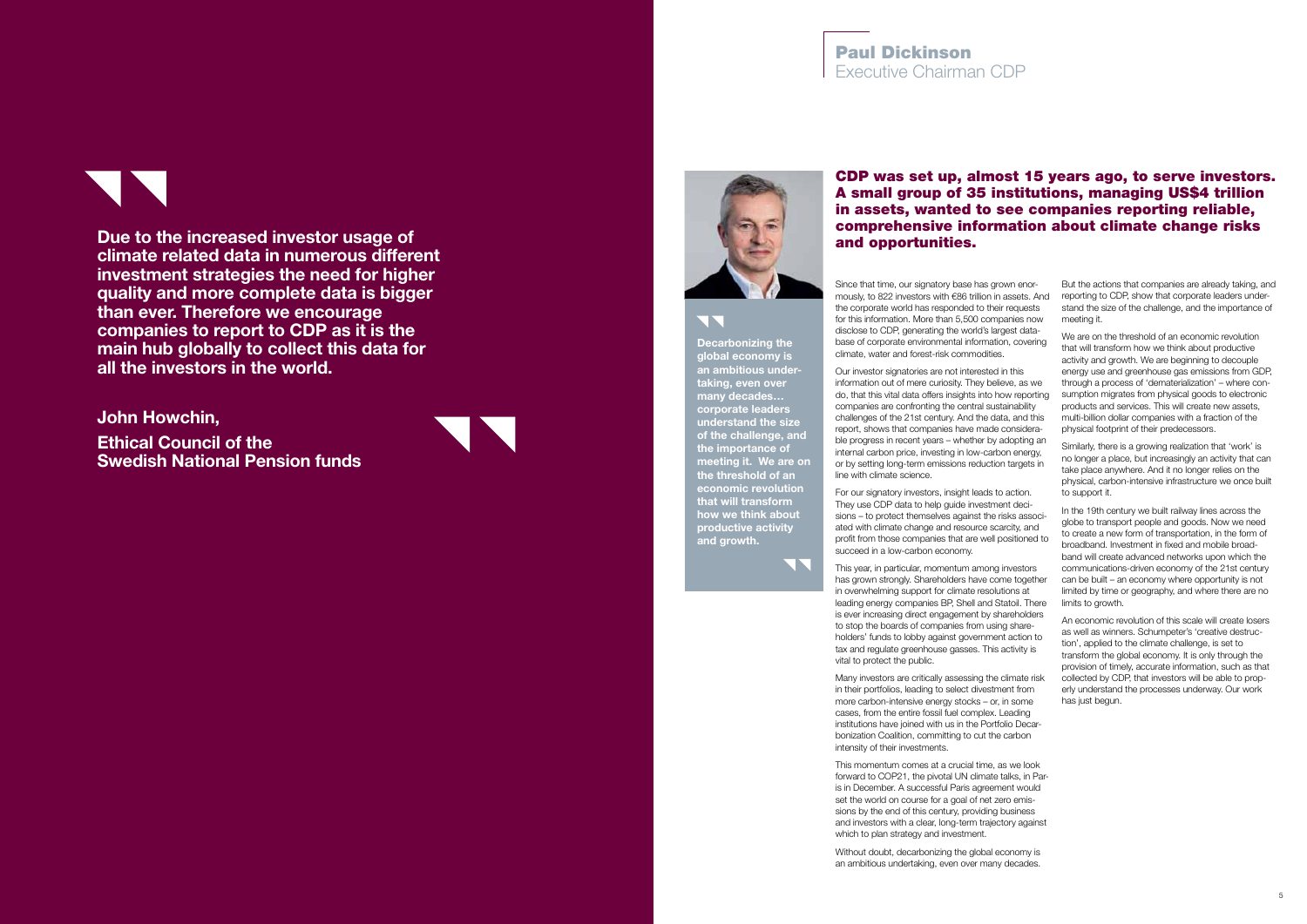## Are we on track?

On September 29th 2014, the EU Council approved the Directive on disclosure of non-financial and diversity information by certain large corporations of "public interest" with at least 500 employees. The directive has to be enforced by 2017 under the EU Accounting Directive and is currently undergoing the implementation process in the EU countries. The Member States do have some flexibility on certain aspects, e.g. how to specify the Directive's text, where the information needs to be reported, how the data should be verified and which companies should be required to report. Member States are currently implementing the environmental reporting component of the Directive quite differently, which could lead to a patchwork of fragmented and incompatible national reporting requirements. At the same time institutional investors' demands for globally comparable, verified corporate environmental data throughout companies whole supply chain have become even clearer and more urgent over recent months.

CDP's key principles regarding NFR

Consistency in the approaches to the NFR Directive implementation across the EU Member States is crucial. Disclosures made by companies will only be useful to shareholders if they can be compared to disclosures made by peer companies, even if they happen to be listed in another EU country.

New regulatory requirements should be in line with existing best practice in corporate disclosure. To avoid reporting only for the sake of reporting, it is important to promote the consistency of reported information for investors and to reduce the reporting burden for companies.

The primary purpose of annual reports by listed companies is to inform shareholders and influence their behavior. Therefore reported information should answer its customer's needs and should allow investors to compare different companies, and should be an accurate representation of the risks and opportunities facing companies.

Information reported to shareholders should be presented alongside assured financial information and should be possible for a third party to assure. Nonfinancial information should be reported with the same degree of care and rigor as financial information and should be presented alongside it in the same report to increase visibility and usage of such information for decision making processes.

Steven Tehhe Managing Director CDP Europe

77 Consistency in the approaches to the NFR Directive implementation across the EU Member States is

#### CDP's position

CDP's long-term endorsement by more than 800 institutional investors with over €86 trillion of assets under management has de-facto introduced a standard for reporting corporate environmental information. Some 5,500 companies worldwide (of which around 1,800 alone are in Europe) already apply this reporting standard, cumulatively representing over half of the world's market capitalization.

Institutional investors use non-financial CDP data in their daily decision making via various information channels such as Bloomberg terminals, CSR reports, annual financial statements, ESG ratings, as well as directly through CDP. CDP data is also used to drive change through corporate supply chains, and to inform environmental policy that relates to business activity.

## How CDP can help

Via the CDP reporting platform, companies already report information to investors that fulfils their requirements as regards environmental reporting. In addition to this, CDP has promoted the development of standards for mainstream non-financial reporting through its support of the Climate Disclosure Standards Board (CDSB), in coalition with seven other key environmental NGOs (CERES, The Climate Group, The Climate Registry, IETA, WBCSD, WEF, WRI).

CDSB's reporting framework is a unique tool, which would enable companies to use data from their CDP response to comply with the new EU accounting directive as regards environmental reporting. The CDSB reporting framework also provides the basis on which the social and governance reporting requirements could be built.

## How your company can get involved

In order to make the new legislation meaningful, as well as simple to implement by companies, we encourage you to advocate your national governments directly and through your trade associations. A pragmatic EU wide approach to non-financial reporting is the optimal solution for business and investors. It should build on available and established reporting frameworks, such as CDSB. CDP and CDSB are here to support you in that effort. Our staff are available to answer any questions and provide further information.

# Update: The EU Non-Financial Reporting Directive

crucial.

NN.

All companies should be reporting to CDP. Here you have an example of how public policy and international dialogue begins to drive markets, and how markets need information.

Achim Steiner, Executive Director, UN Environment Programme (UNEP)



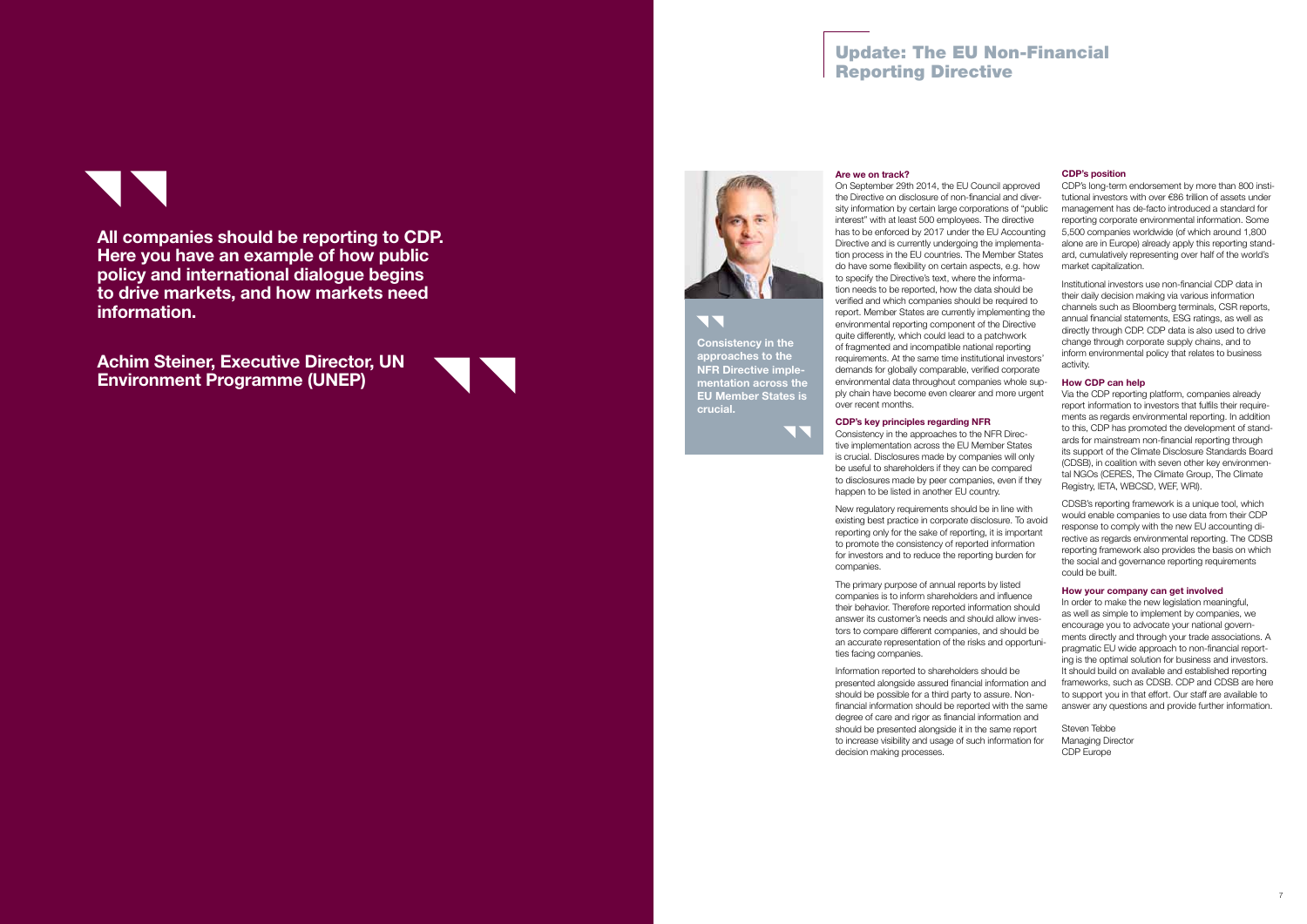Capital markets are waking up to climate-conscious investing. Mainstream European investors are finding ways to lower the carbon content of their portfolios, without sacrificing returns. The largest asset managers on Wall Street now offer financial products to address carbon opportunities and risks. And more activist funds from Sweden to Australia are engaging with the heaviest emitters, urging them to lower their greenhouse gas emissions.

CDP led this shift, harnessing the power of investors now representing one-third of the world's investment. In 2000, when CDP first asked investors to sign its disclosure request to companies, most fund directors were indifferent to climate change issues. Since then, CDP has won the support of financial giants including AIG, Bank of America Merrill Lynch, Barclays', BlackRock, Credit Suisse, Deutsche Bank, HSBC, ING, Itau, J.P. Morgan Chase, Macquarie, Nomura, Santander, and Wells Fargo.

"The field would not be where it is today without CDP," said Curtis Ravenel, director of sustainability for Bloomberg, whose terminals display CDP data, scoring and rankings that form the basis for new index-based funds. "They mobilized the investment community to recognize climate change and to drive disclosure from companies."

While the US has long lagged Europe in investor action on climate change, many Wall Street stalwarts are now focusing on it. "Over the last two years, ESG has become more central to our clients," said Hugh Lawson, Goldman Sachs' head of ESG investing. "Climate change is clearly on people's minds."

The investment community is building products and tools to reduce carbon intensity in portfolios, and shifting investment to new low carbon technologies and opportunities. Developing new strategies and products requires solid information, and CDP gathers and analyzes the environmental impact of more than 5,500 companies representing 55%\* of the world's market capitalization.

Qualitative answers to CDP's climate change questionnaire offer integrated information for active investors engaging companies. Investment manager Rockefeller & Co. sees in CDP disclosures how companies are dealing with water and emissions challenges, and the transparency of their supply chain.

"We like to put the (financial) metrics in context," said Farha-Joyce Haboucha, Rockefeller's director of Sustainability & Impact Investing. "All those nitty-gritty details help us talk to management. We can show one company's details to another, and say: 'You can do better on this.'"

> Secondly, we engage with the most  $CO_{2}$ -intensive companies to encourage emissions reductions. KLP has been the Norwegian partner for CDP since 2007. We now work closely with CDP also on specific multi-investor engagements centered on the CDP quarterly investor-focused sector research.

Companies will now have to prove they meet strict ESG standards to be included in the portfolio of ABP, one of the world's biggest pension funds, with €350bn in assets and 2.8 million participants. The Dutch pension fund expects to shift €30bn of its €90bn in equities to cut the carbon emissions of companies within its portfolio by 25% over the next five years. "The new strategy must not have an impact on the return on investment,' the fund's chairwoman Corien Wortmann said.



Whether active or passive, investors' actions are backed by research that shows that good disclosure is a proxy for good management globally and that best-in-class climate performers may outperform their peers. "It is more feasible to incorporate climate change into investment decisions because the data availability and quality has increased in the last 10 years due to groups like CDP," said George Serafeim at Harvard Business School.

Globally, \$21.4 trillion was invested in funds with ESG mandates in 2014, up 61% in two years, according to the Global Sustainable Investment Alliance. In Europe, it is more than half of institutionally managed assets.

Investors taking a long-term view are crucial to avoiding the "tragedy of the horizon," according to Mark Carney, Chairman of the Financial Stability Board and Governor of the Bank of England. In a recent speech to Lloyd's of London, Carney called for better disclosure worldwide, citing CDP as a model, to make the global economy more resilient. He said clear prices on carbon, another focus of CDP, and stress-testing would buttress this.

As mainstream investors take a longer view, they are asking companies to future-proof their business to take better account of environmental risks and opportunities to stabilize, maximize and grow shareholder return.

I think there are great benefits to investment managers who are able to integrate environmental data into their models. They are the leaders in finding a value-driver within an industry and modeling it when the rest of the market can't. That gives you a competitive advantage.

George Serafeim Harvard Business School

## Case study: KLP

## TT

KLP's carbon strategy is threefold. First, we divest from companies that obtain 50% or more of their revenues from coal-based activities, including coal power generation and coal mining. The list of excluded companies is publicly available on our website, along with the rationale for exclusion.

Thirdly, KLP has committed one billion Norwegian kroner to targeted impact investing to produce new renewable energy capacity in developing countries, where coal is often the alternative fuel source.

These investments are KLP's most direct contribution to ensuring we reach the two-degree scenario. On top of this we measure and report our carbon footprint, creating awareness on how KLP and investee companies' efforts of emissions reduction contribute.

#### About KLP

Kommunal Landspensjonskasse (KLP) is Norway's largest pension fund managing public employees' pensions as well as delivering safe and competitive financial and insurance services to the public sector. The group has total assets of NOK 513 billion invested globally in equities, bonds, infrastructure and property. KLP has been a Norway partner to CDP since 2007.

#### "Divest, invest, engage and report"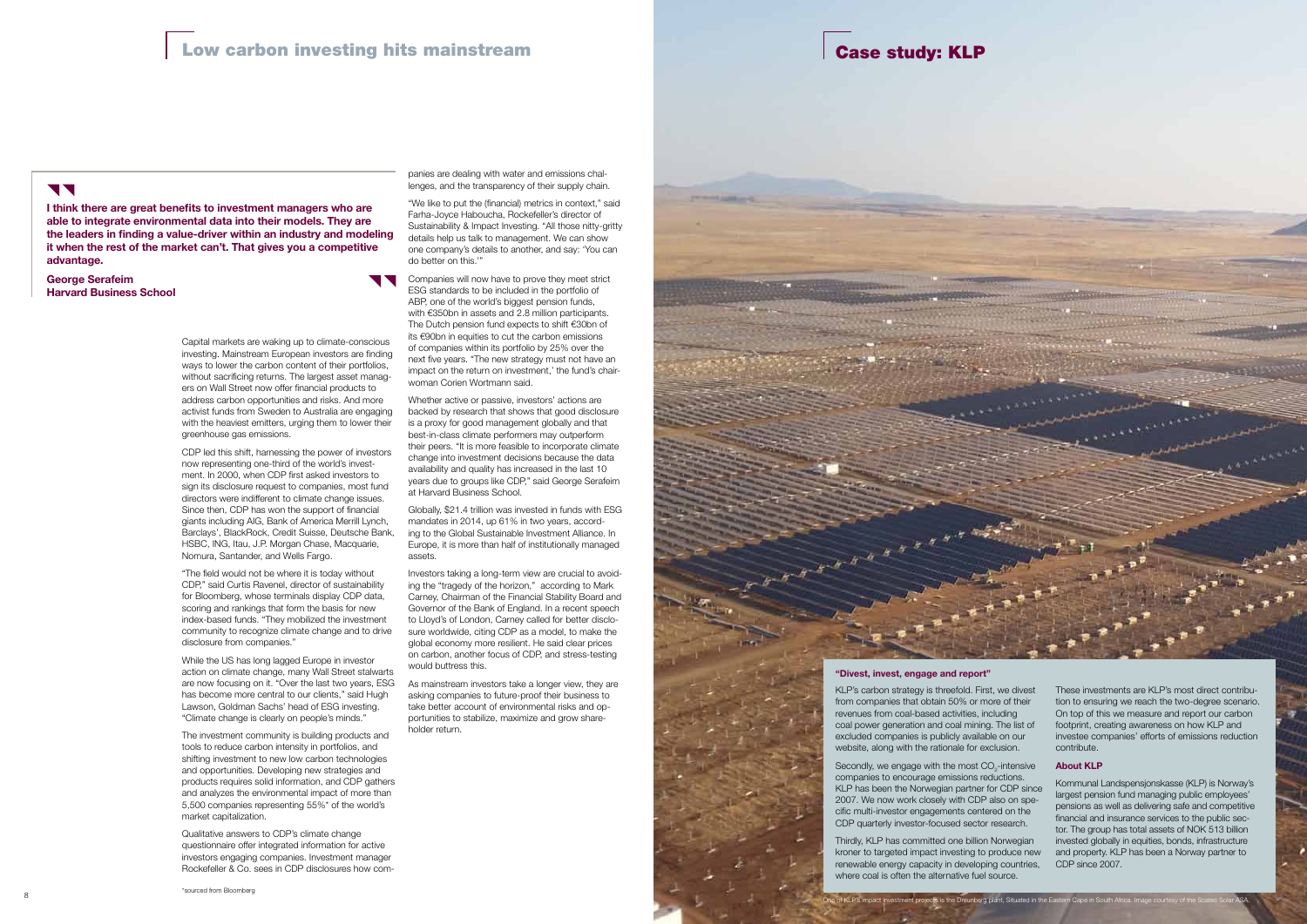#### Collaborative investor action for greater transparency on the Nordic market

"To assess our investment portfolios we are dependent on reliable, comparable data from the companies in which we invest. We encourage all companies in our investment portfolios to provide the requested information to CDP."

In April 2015, fourteen major Nordic investors took more direct action to encourage environmental transparency from the companies in their holdings. These investors asked companies to begin work on climate reporting to provide greater insight into their management of risks and opportunities from climate change.

The investors directly contacted 73 companies in the Nordic region. Most of these companies had consistently declined to provide information to investors through the CDP platform in previous years. A few were receiving the request for information for the first time.

The results of this collaborative engagement were very positive, as 19% of the targeted companies eventually provided information to investors through CDP in 2015. For a further 24% of the companies, a positive dialogue was established with strong evidence that these companies were beginning the data collection process for future reporting.

*"A partial response is always preferable to no response"*

One of the benefits of reporting through CDP is that by responding to a single questionnaire a company can satisfy hundreds of investors. Therefore the same set

of questions is presented to all organizations. Companies are at different stages of reporting maturity and partial responses are preferred to no response.

The letter was signed by the First, Second, Third, Fourth and Seventh Swedish National Pension Funds, KLP, Folketrygdfondet, Ilmarinen, Storebrand, Nordea Asset Management, Länsförsäkringar, PKA, KPA Pension and the Church of Sweden.



Request to provide a response to the CDP questionnaire<br>The undersport investion are working actively to analyse and quantify<br>the impact of our investment decisions on climate change. To assess our<br>investment portfolios, we

,<br>Company recently received a request for information, administered<br>IDP, on behalf of over 800 investors globally, including the investors<br>ing this letter. The CDP reporting platform provides the investor<br>muntly with the m community with the most complete source of self-reported corporate<br>emissions and companies in our investment portfolios to provide the<br>requested information to CDP, which has a deadline of 30° June 2015. A<br>partial resconse partial response is always preferable to no response and we do not all companies to have all the answers at this stage.

emptor, APV **Standard** 



CDP Nordic investor signatories AMF Pension **ATP Group** Cultura Bank Danske Bank Group DIP DNB ASA East Capital AB Eika Kapitalforvaltning AS Ekobanken medlemsbank (cooperative bank) Elo Mutual Pension Insurance Company eQ Asset Management Ltd Erik Penser Fondkommission Evli Bank Plc FIM Asset Management Ltd First Swedish National Pension Fund (AP1) Folketrygdfondet **Folksam** Fourth Swedish National Pension Fund, (AP4) Gjensidige Forsikring ASA Handelsbanken Ilmarinen Mutual Pension Insurance Company Keva KLP KPA Pension Landsorganisationen i Sverige Länsförsäkringar LD Lønmodtagernes Dyrtidsfond LocalTapiola Asset Management Ltd Mistra, The Swedish Foundation for Strategic Environmental Research

్ల န္တ ABRAPP - Associação Brasileira das Entidades Fechadas de Previdência Complementar AEGON N.V. Allianz Global Investors ATP Group Aviva Investor AXA Group Bank of America Merrill Lynch Bendigo & Adelaide Bank Limited BlackRock Boston Common Asset Management, LLC BP Investment Management Limited California Public Employees' Retirement System California State Teachers' Retirement System Calvert Investment Management, Inc. Capricorn Investment Group, LLC Catholic Super CCLA Investment Management Ltd ClearBridge Investments DEXUS Property Group Environment Agency Pension fund Etica SGR Eurizon Capital SGR Fachesf FAPES Fundação Itaú Unibanco Generation Investment Management Goldman Sachs Asset Management Henderson Global Investors HSBC Holdings plc Infraprev KeyCorp KI<sub>P</sub> Legg Mason Global Asset Management London Pensions Fund Authority Maine Public Employees Retirement System Morgan Stanley National Australia Bank Limited NEI Investments Neuberger Berman New York State Common Retirement Fund Nordea Investment Management Norges Bank Investment Management Overlook Investments Limited PFA Pension Previ Real Grandeza Robeco RobecoSAM AG Rockefeller Asset Management, Sustainability & Impact Investing Group Royal Bank of Canada Sampension KP Livsforsikring A/S Schroders SEB AB Sompo Japan Nipponkoa Holdings, Inc Sustainable Insight Capital Management TD Asset Management Terra Alpha Investments LLC The Wellcome Trust University of California UBS Investor members  $\approx$ 767 722 655 <u>ائ</u> 534 475 385 315 225 155 2012 2013 2014 2015 10 21 31 41 57 55 64 71 78 87  $92\angle$ 95 Number of signatories Assets under management US\$trillion



Nordea Investment Management Norges Bank Investment Management Nykredit Öhman OP Fund Management Company Ltd Opplysningsvesenets fond (The Norwegian Church Endowment) Pension Denmark Pension Fund for Danish Lawyers and Economists PFA Pension PKA Pohjola Asset Management Ltd Sampension KP Livsforsikring A/S SEB AB Second Swedish National Pension Fund (AP2) Seligson & Co Fund Management Plc Seventh Swedish National Pension Fund (AP7) Sixth Swedish National Pension Fund (AP6) Skandia Storebrand ASA Svenska kyrkan Svenska kyrkans pensionskassa Swedbank AB Swedish Pensions Agency The Central Church Fund of Finland Third Swedish National Pension Fund (AP3) Unionen Unipension Fondsmaeglerselskab A/S Veritas Pension Insurance

## Nordic investors in the forefront of encouraging corporate action on emissions

## CDP Nordic investor signatories

## CDP investor initiatives – backed in 2015 by 822 institutional investors representing in excess of €86 trillion in assets – give investors access to a global source of year-on-year information that supports longterm objective analysis.

## CDP Investor signatories and members

1. Investor signatories by location

2. Investor signatories by type



4.5 3. Investor signatories over time This includes evidence and insight into companies' greenhouse gas emissions, water usage and strategies for managing climate change, water and deforestation risks. Investor members have additional access to data tools and analysis. to become a member visit: https://www.cdp.net/en-US/Programmes/ Pages/what-is-membership.aspx To view the full list of investor signatories please visit: https://www.cdp.net/en-US/Programmes/ Pages/Sig-Investor-List.aspx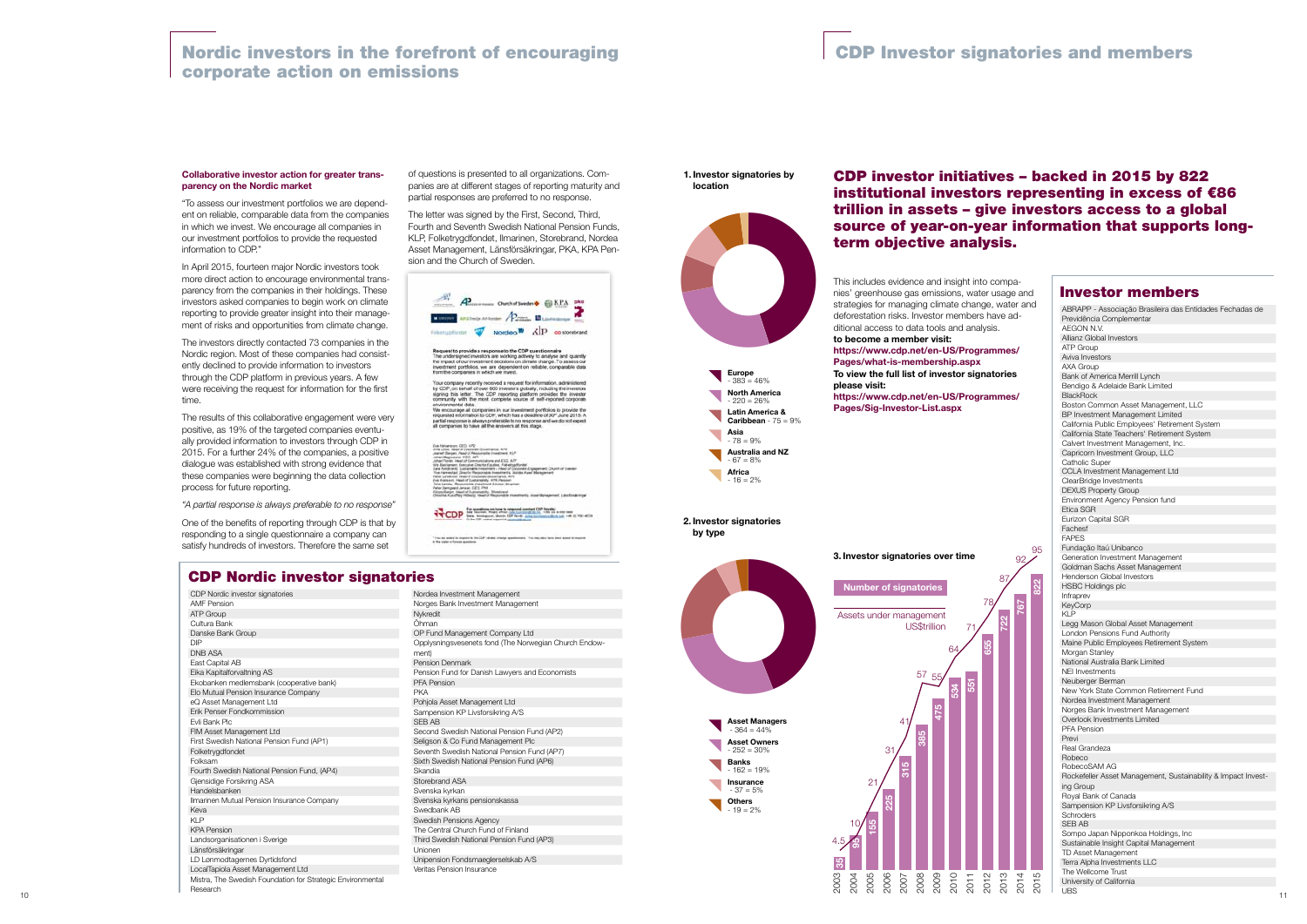And they are acting to seize this opportunity. The latest data from companies that this year took part in CDP's climate change program – as requested by 822 institutional investors, representing US\$95 trillion in assets – provide evidence that reporting companies are taking action and making investments to position themselves for this transition.

Growing momentum from the corporate world is coinciding with growing political momentum. Later this year, the world's governments will meet in Paris to forge a new international climate agreement. Whatever the contours of that agreement, business will be central to implementing the necessary transition to a low-carbon global economy.

Those investors who understand the need to decarbonize the global economy are watching particularly closely for evidence that the companies in which they invest are positioned to transition away from fossil fuel dependency

The case for corporate action on climate change has never been stronger and better understood. With the scientific evidence of manmade climate change becoming ever more incontrovertible, leading companies and their investors increasingly recognize the strategic opportunity presented by the transition to a low-carbon global economy.

> Business is already stepping up. The United Nations Environment Programme estimates that existing collaborative emissions reduction initiatives involving companies, cities and regions are on course to deliver the equivalent of 3 gigatons of carbon dioxide reductions by 2020. That's more than a third of the 'emissions gap' between existing government targets for that year and greenhouse gas emissions levels consistent with avoiding dangerous climate change.

By requesting that companies disclose through CDP, these investors have helped create the world's most comprehensive corporate environmental dataset. This data helps guide businesses, investors and governments to make better-informed decisions to address climate challenges.

This report offers a global analysis of the current state of the corporate response to climate change. For

the first time, CDP compares the existing landscape to when the world was last on the verge of a major climate agreement. By comparing data disclosed in 2015 with the information provided in 2010, this report tracks what companies were doing in 2009, ahead of the ill-fated Copenhagen climate talks at the end of that year.

The findings show considerable progress: with corporate and investor engagement with the climate issue; in leading companies' management of climate risk; and evidence that corporate action is proving effective. However, the data also shows that much more needs to be done if we are to avoid dangerous climate change.

## Growing corporate engagement on climate change…

We are targeting the full operational emissions for the organisation, including electricity, natural gas, diesel and refrigerant gases used in operational buildings and fleets.

J Sainsbury Plc **TV** 

# **V V**

For the purposes of this 2015 report and analysis, we focused on responses from 1,997 companies, primarily selected by market capitalization through regional stock indexes and listings, to compare with the equivalent 1,799 companies that submitted data in 2010. These companies, from 51 countries around the world, represent 55% of the market capitalization of listed companies globally.

The data shows significant improvements in corporate management of climate change. What was leading behavior in 2010 is now standard practice. For example, governance is improving, with a higher percentage of companies allocating responsibility for climate issues to the board or to senior management (from 80% to 94% of respondents). And more companies are incentivizing employees through financial and non-financial means to manage climate issues (47% to 75%).

Importantly, the percentage of companies setting targets to reduce emissions has also grown strongly. Forty four per cent now set goals to reduce their total greenhouse gas emissions, up from just 27%

910Daily<br>
1920<br>
1920<br>
1920<br>
1930<br>
1930<br>
1930<br>
1940<br>
1940<br>
1940<br>
1940<br>
1940<br>
1940<br>
1940<br>
1940<br>
1940<br>
1940<br>
1940<br>
1940<br>
1940<br>
1940<br>
1940<br>
1940<br>
1940<br>
1940<br>
1940 263584<br>2634<br>2644<br>2644<br>26452 2. 2010 performance bands globally\* 3. 2015 performance bands globally A - 72 D - 69 A - 113 B - 518 No Band - 328  $C - 462$ D - 406  $C - 411$  $\blacksquare$  A minus  $E - 207$ 

in 2010. Even more – 50% - have goals to reduce emissions per unit of output, up from 20% in 2010.

Companies are responding to the ever-more compelling evidence that manmade greenhouse gas emissions are warming the atmosphere. This helps build the business case for monitoring, measuring and disclosing around climate change issues. But greater corporate engagement with climate change is at least partly down to influence from increasingly concerned investors.

## … Amid growing investor concern

Since 2010, there has been a 54% rise in the number of institutional investors, from 534 to 822, requesting disclosure of climate change, energy and emissions data through CDP.

Investors are also broadening the means by which they are encouraging corporate action on emissions. In recent years, they have launched several other initiatives.

For example, a number of institutional investors have come together in the 'Aiming for A' coalition to call on specific major emitters to demonstrate good strategic carbon management by attaining (and maintaining) inclusion in CDP's Climate A List. The A List recognizes companies that are leading in their actions to reduce emissions and mitigate climate change in the past CDP reporting year. In 2015, following a period of engagement with the companies, the coalition was successful in passing shareholder resolutions calling for improved climate disclosure at the annual meetings of BP, Shell and Statoil, with nearly 100% of the votes in each case.

Investors are also applying principles of transparency and exposure to themselves. More than 60 institutional investors have signed the Montréal Carbon Pledge, under which they commit to measure and publicly disclose the carbon footprint of

## 4. Disclosure scores over time Globally



# **11**



CDP has changed the way investors are able to understand the impact of climate change in their portfolio... promoting awareness of what risks or benefits are embedded into investments.



Anna Kearney BNY Mellon

**11** 

| Global                                              | 2010                      | 2015                      |
|-----------------------------------------------------|---------------------------|---------------------------|
| Analyzed responses                                  | 1.799                     | 1.997                     |
| Market cap of analyzed companies US\$m <sup>*</sup> | 25,179,776                | 35,697,470                |
| Scope 1                                             | 5,459 MtCO <sub>2</sub> e | 5,382 MtCO <sub>2</sub> e |
| Scope 2                                             | 1,027 MtCO <sub>2</sub> e | 1,301 MtCO <sub>2</sub> e |
| Scope 1 like for like: 1306 companies               | 4,135 MtCO <sub>2</sub> e | 4,425 MtCO <sub>2</sub> e |
| Scope 2 like for like: 1306 companies               | 794 MtCO <sub>c</sub> e   | 887 MtCO <sub>c</sub> e   |

\* Market capitalization figures from Bloomberg at 1 January 2010 and 1 January 2015.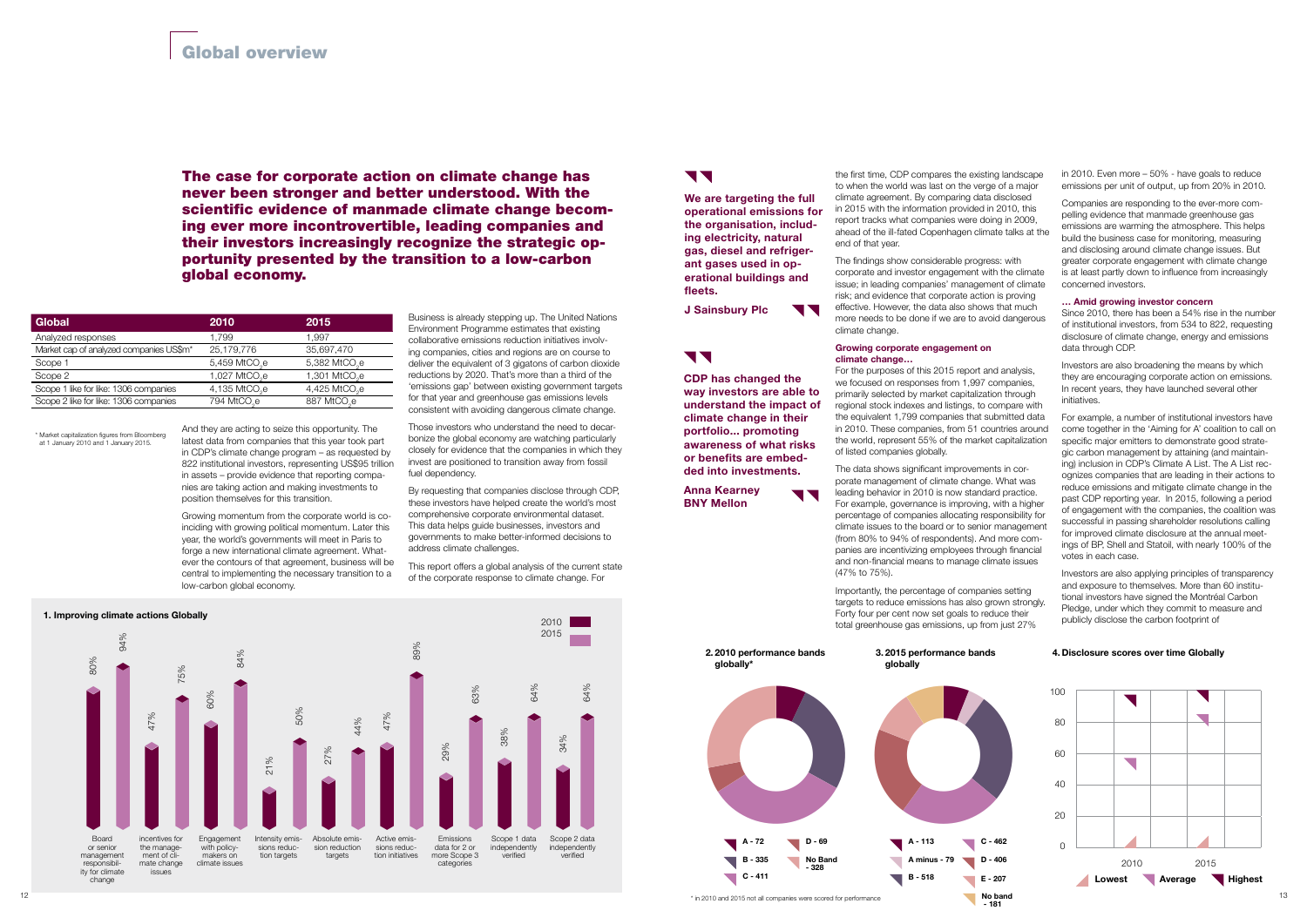their investment portfolios on an annual basis. It aims to attract commitment from portfolios totaling US\$3 trillion in time for the Paris climate talks.

Investors are seeking to better understand the link between lower carbon emissions and financial performance, including through the use of innovative investor products such as CDP's sector research, launched this year, which directly links environmental impacts to the bottom line. Some investors are taking the next logical step, and are working to shrink their carbon footprints via the Portfolio Decarbonization Coalition (PDC). As of August, the PDC – of which CDP is one the founding members – was overseeing the decarbonization of US\$50 billion of assets under management by its 14 members.

## Leading to effective corporate action

Companies are responding to these signals. In total, companies disclosed 8,335 projects or initiatives to reduce emissions in 2015, up from 7,285 in 2011 (the year for which the data allows for the most accurate comparison). The three most frequently undertaken types of project are: improving energy efficiency in buildings and processes; installing or building low carbon energy generators; and changing behavior, such as introducing cycle to work schemes, recycling programs and shared transport.

More than a third (36%) of reporting companies have switched to renewable energy to reduce their emissions. On average, the companies that purchased renewable energy in 2015 have doubled the number of activities they have in place to reduce their emissions, showing their growing understanding or capacity to realize the benefits of lower carbon business. Further, 71% (1,425) of respondents are employing energy efficiency measures to cut their emissions, compared with 62% (1,185) in 2011, demonstrating that companies are committed to reducing wasted energy wherever possible.

More than half (51%) of absolute emissions targets adopted by the reporting sample extend only to 2014 or 2015. Two fifths (42%) run to 2020 but only 6% extend beyond that date. The figures for intensity targets are almost identical. This caution in target setting is likely the result of the uncertain policy environment: many companies will be awaiting the outcome of the Paris climate talks before committing to longer-term targets.

Companies are also quietly preparing for a world with constraints – and a price – on carbon emissions. In the past year particularly, we have seen a significant jump in the number of companies attributing a cost to each ton of carbon dioxide they emit, to help guide their investment decisions. This year 435<sup>2</sup> companies disclosed using an internal price on carbon, a near tripling of the 150 companies in 2014. Meanwhile, an additional 582 companies say they expect to be using an internal price on carbon in the next two years.

However, these efforts have not proved sufficient to adequately constrain emissions growth. On a likefor-like basis, direct ('Scope 1') emissions from the companies analyzed for this report grew 7% between 2010 and 2015. Scope 2 emissions, associated with purchased electricity, grew 11%. There are many factors that might explain this, not least economic growth but this rise in emissions is also considerably lower than would have been the case without the investments made by responding companies in emissions reduction activities.

#### Good progress – but it needs to accelerate

Companies disclosing through CDP's climate change program have made substantial progress in understanding, managing and beginning to reduce their climate change impacts. However, if dangerous climate change is to be avoided, emissions need to fall significantly.

Governments have committed to hold global warming to less than 2°C above pre-industrial levels. The Intergovernmental Panel on Climate Change calculates that to do this, global emissions need to fall between 41% and 72% by 2050. Although more companies are setting emissions targets, few of them are in line with this goal. In most cases, targets are neither deep enough nor sufficiently long term.

Companies that have an opinion on a global climate deal are overwhelmingly in support: when asked if their board of directors would support a global climate change agreement to limit warming to below 2°C, 805 companies said yes, while 111 said no. However, a large number of respondents (1,075) stated they have no opinion, and 331 did not answer the question. This suggests either a lack of clarity around the official board position on the issue, or that many companies are not treating the imminent climate talks with the necessary strategic priority.

However, a number of big emitters – such as utilities Iberdrola, Enel and NRG – have established longterm, ambitious emissions targets that are in line with climate science. These companies recognize that there is a business case for taking on such targets and setting a clear strategic direction, including encouraging innovation, identifying new markets and building long-term resilience. Many other companies have pledged to do so through the We Mean Business 'Commit to Action' initiative.

CDP aims to work along a number of fronts to help other companies, especially in high-emitting sectors, join them. With its partners, CDP has developed a sector-based approach to help companies set climate science-based emissions reduction targets. The Science Based Targets initiative uses the 2°C scenario developed by the International Energy Agency.

Looking forward, CDP will encourage more ambitious target setting through our performance scoring, by giving particular recognition to science-based targets. We are planning gradual changes to our scoring methodology that will reward companies that are transitioning towards renewable energy sources at pace and scale.

The numbers for companies using or planning to implement internal carbon pricing are based on the sample analyzed for Putting a price on risk:Carbon pricing in the corporate world. Of the 1,997 companies analyzed in this report 315 have disclosed that they set an internal carbon price, with 263 planning to do so. For more detail, see https://www.cdp.net/CDPResults/ carbon-pricing-in-the-corporate-world.pdf

#### **Conclusion**

The climate negotiations in Paris at the end of the year present a unique opportunity for countries around the world to commit to a prosperous, low carbon future. The more ambitious the effort, the higher the rewards will be. But Paris is a milestone on the road to a better climate, not the grand finale.

In addition, CDP is working with high-emitting industries to develop sector-specific climate change questionnaires and scoring methodologies, to ensure that disclosure to CDP, and the actions required to show leading performance, are appropriate for each sector. In 2015, we piloted a sector-specific climate change questionnaire and scoring methodology privately with selected oil and gas companies, ahead of their intended implementation in 2016.

# **VV**

Central to CDP's mission is communicating the progress companies have made in addressing climate change, and highlighting where risk may be unmanaged. To better do so, CDP has introduced sector-specific research for investors.

This forward-looking research links environmental impacts directly to the bottom line and directs investors as to how they can engage with companies to improve environmental performance.

The research flags topical environmental and regulatory issues within particular sectors, relevant to specific companies' financial performance and valuation, and designed for incorporation into investment decisions. Sectors covered to date include automotive, electric utilities and chemicals. The research is intended to support engagement with companies, providing actionable company-level conclusions.

To better equip investors in understanding carbon and climate risk, CDP is also developing further investor tools such as a carbon footprinting methodology, and is working continuously to improve the quality of our data.

CDP has this year introduced the first evaluation and ranking of corporate water management, using scoring carried out by our lead water-scoring partner, South Pole Group.

The questions in the water disclosure process guide companies to comprehensively assess the direct and indirect impacts that their business has on water resources, and their vulnerability to water availability and quality.

Introducing credible scoring will catalyze further action. It will illuminate where companies can improve the quality of the information they report, and their water management performance. Participants will benefit from peer benchmarking and the sharing of best practice.

Water scoring will follow a banded approach, with scores made public for those companies reaching the top 'leadership' band. Scoring will raise the visibility of water as a strategic issue within companies and increase transparency on the efforts they are making to manage water more effectively.

Furthermore, scoring will be used to inform business strategies, build supply chain resilience and secure competitive advantage. We hope that keeping score on companies and water will reduce the detrimental impacts that the commercial world has on water resources, ensuring a better future for all.

## A deeper dive into corporate environmental risk

## And business needs a seat at the table in Paris

The Paris climate agreement will, we hope, provide vital encouragement to what is a multi-decade effort to bring greenhouse gas emissions under control. It will hopefully give private sector emitters the confidence to set longer-term emissions targets aligned with climate change. Companies and their investors therefore will be, alongside national governments, arguably the most important participants in ensuring the success of the global effort to rein in emissions.

The direction of travel is clear: the world will need to rapidly reduce emissions to prevent the worst effects of climate change. And the political will is building to undertake those reductions. The majority of those reductions will need to be delivered by the corporate world – creating both risk and opportunity.

CDP and the investors we work with have played a formative role in building awareness of these risks and opportunities. Our data has helped build the business case for emissions reduction and inform investment decisions. The corporate world is responding with thousands of emissions reduction initiatives and projects. But the data also shows that efforts will need to be redoubled, by both companies and their investors, if we are to successfully confront the challenge of climate change in the years to come.

We have a public commitment to meet 100% of electricity requirements through renewables by fiscal 2018 and we will be investing in about 200 MW of solar PV plants.

**TT** 

**TT** 

Infosys



Google uses carbon prices as part of our risk assessment model. For example, the risk assessment at individual data centers also includes using a shadow price for carbon to estimate expected future energy costs.

Google

Unilever

## Working towards water stewardship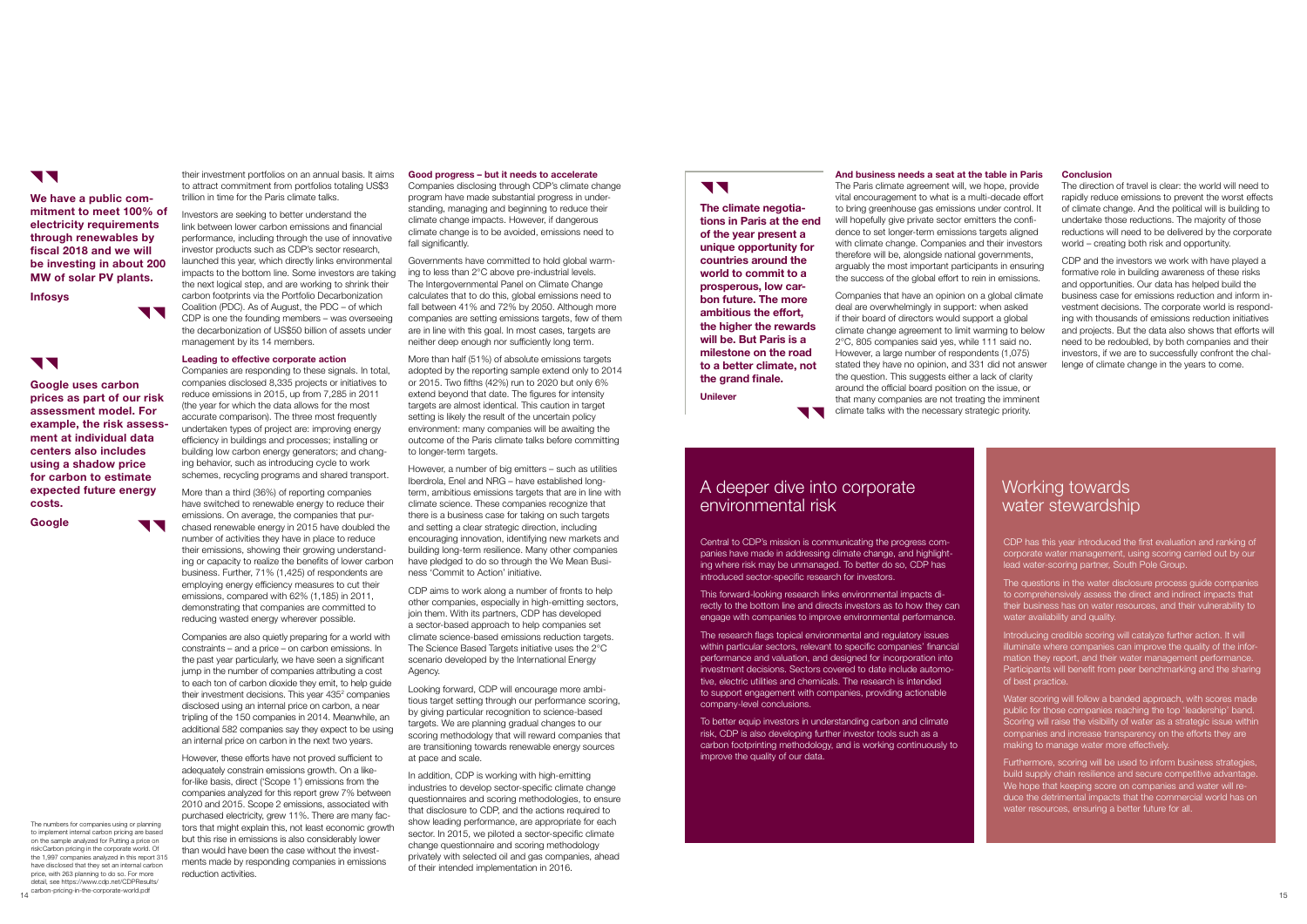

The key trends % figures are based on the proportion of responding companies that chose a particular answer. The data is not verified or cross referenced against scoring criteria.

## mance





3. Disclosure scores over time in Nordic region



## Nordic overview

This section offers an overview of the developments and current state of climate change disclosure and mitigation actions in the Nordic countries between 2010 and 2015, mirroring the global analysis. The analysis in this section is primarily focused on the responses from 145 companies in 2015 selected by their market capitalization to be compared with 130 companies that submitted data in 2010. These results cover a subset of the data available through CDP.

In total 205 Nordic corporations representing 84% of the market capitalization of the Nordic stock exchanges disclosed climate change information to their stakeholders through CDP in 2015, which represents an 8% increase from 2014. These companies are listed on page 26. In addition to the increase of companies reporting environmental information to their investors through CDP, the number of companies disclosing information to their customers through the supply chain program and the number of companies choosing to disclose to CDP on their own initiative (i.e. not on the request of investors or customers) also increased. These companies use CDP disclosure as a tool to document the corporate situation and to benchmark themselves against listed peers.

#### Improved transparency amongst Nordic responders

Companies reporting to investors through CDP are offering more complete submissions every year, but there is evidence showing that the gap between corporates taking proactive measures to manage and reduce their carbon footprints and those that don't has grown slightly since 2010.

The average of the performance bands describing the level of action has remained the same, "C" in both 2010 and in 2015 among Nordic companies. However, a closer look at the data indicates that in 2015 the disparity between leading and lagging climate performance between companies has increased, with significantly more companies achieving performance band B or higher in 2015 when at the same time the number of companies only achieving a performance band E or D has also increased. On the other hand, the proportion of companies left completely without a performance band (with disclosure score lower than 50) has decreased significantly from 2010, suggesting improvement in the overall maturity of proactive climate efforts among responding companies.

\* only companies included to the official Nordic 260 sample based on their market capitalization and which responded by 15.07.2015 were analyzed for this section. The number in brackets refers to companies that responded after the deadline, or referred to a parent company. They are not included in analysis. In total, 205 Nordic companies representing 84% of the market capitalization of the Nordic stock exchanges disclosed information to investors via CDP in 2015. \*\* market cap figures taken from Bloomberg at 1 January 2010 and 1 January 2015

The average of Nordic disclosure scores, which measures completeness of the information supplied, was a record high 84 in 2015 when in 2010 it was as low as 60. Disclosure score averages also vary slightly across the region with Norwegian corporations achieving the best average results on transparency in the region this year. Typically the transparency and completeness of the reporting improves with time, so it is noteworthy that in 2015 especially in Sweden there were a number of new companies reporting to investors though CDP for the first time.

#### Positive developments with emissions performance

Since 2010, Nordic companies using CDP to manage their climate impacts have reduced their Scope 1 emissions by an average of 17% – almost treble the global average of 6%. Scope 2 emissions, associated with purchased electricity grew moderately with 2,9%, while globally the growth was 11.4%.

However, companies in the region are initiating fewer emission reduction activities in absolute terms, with 469 activities started this year, compared with 517 in 2011. Moreover, while 44% of companies report consuming renewable energy to reduce emissions – ahead of the global average of 36%

The data suggests, then, that the sample's strong performance in terms of emissions reductions is a function of the maturity of climate change management among companies in the region, and of more sophisticated assessment of those reduction activities that yield the greatest  $CO<sub>2</sub>$  and cost reductions. Activities started in earlier years are likely to be bearing fruit. especially those that sought to encourage behavioral change among staff, as these were the most popular type in recent years (73 behavioral change related projects reported in 2010, only 31 in 2015).

More Nordic companies (59%) were also able to provide third party assurance of their Scope 1 and 2 emissions data this year than in any previous year. Independent verification of the data ultimately improves the accuracy and usefulness of the data to feed into internal development and cost saving programs, and data quality is also paramount for data users such as investors, business customers and governments.

Emission contribution between sectors vary significantly. Utilities sector, representing only 1% of the responding companies contribute to 15% of the emissions. Also Energy (7%) and Materials (12%) sectors are responsible for almost double of the emissions compared to the number of responding companies from these sectors with 16% and 24% of emissions respectively.

| Nordic*                                              | 2010                                    | 2015                       |
|------------------------------------------------------|-----------------------------------------|----------------------------|
| Analyzed responses <sup>t</sup>                      | 130(1)                                  | 147(2)                     |
| Market cap of analyzed companies US\$m <sup>**</sup> | 868,927                                 | 1,246,693                  |
| Scope 1                                              | 150.4 MtCO <sub>se</sub>                | 116.7 MtCO <sub>re</sub>   |
| Scope 2                                              | $22.5$ MtCO <sub><math>2</math></sub> e | $22.8$ MtCO <sub>2</sub> e |
| Scope 1 like for like: 94 companies                  | 133.1 MtCO <sub>se</sub>                | 109.5 MtCO <sub>2</sub> e  |
| Scope 2 like for like: 94 companies                  | 18.5 MtCO <sub>2</sub> e                | 19 MtCO <sub>2</sub> e     |

|         | <b>Average disclosure</b><br>score | <b>Average perfor</b><br>band |
|---------|------------------------------------|-------------------------------|
| Nordic  | 84                                 | С                             |
| Denmark | 79                                 | C                             |
| Finland | 82                                 | C                             |
| Norway  | 90                                 | C                             |
| Sweden  | 84                                 |                               |

† the number in brackets refers to companies that responded after the deadline, or referred to a parent company. They are not included in analysis.

#### 1. 2010 performance bands in Nordic region

2. 2015 performance bands in Nordic region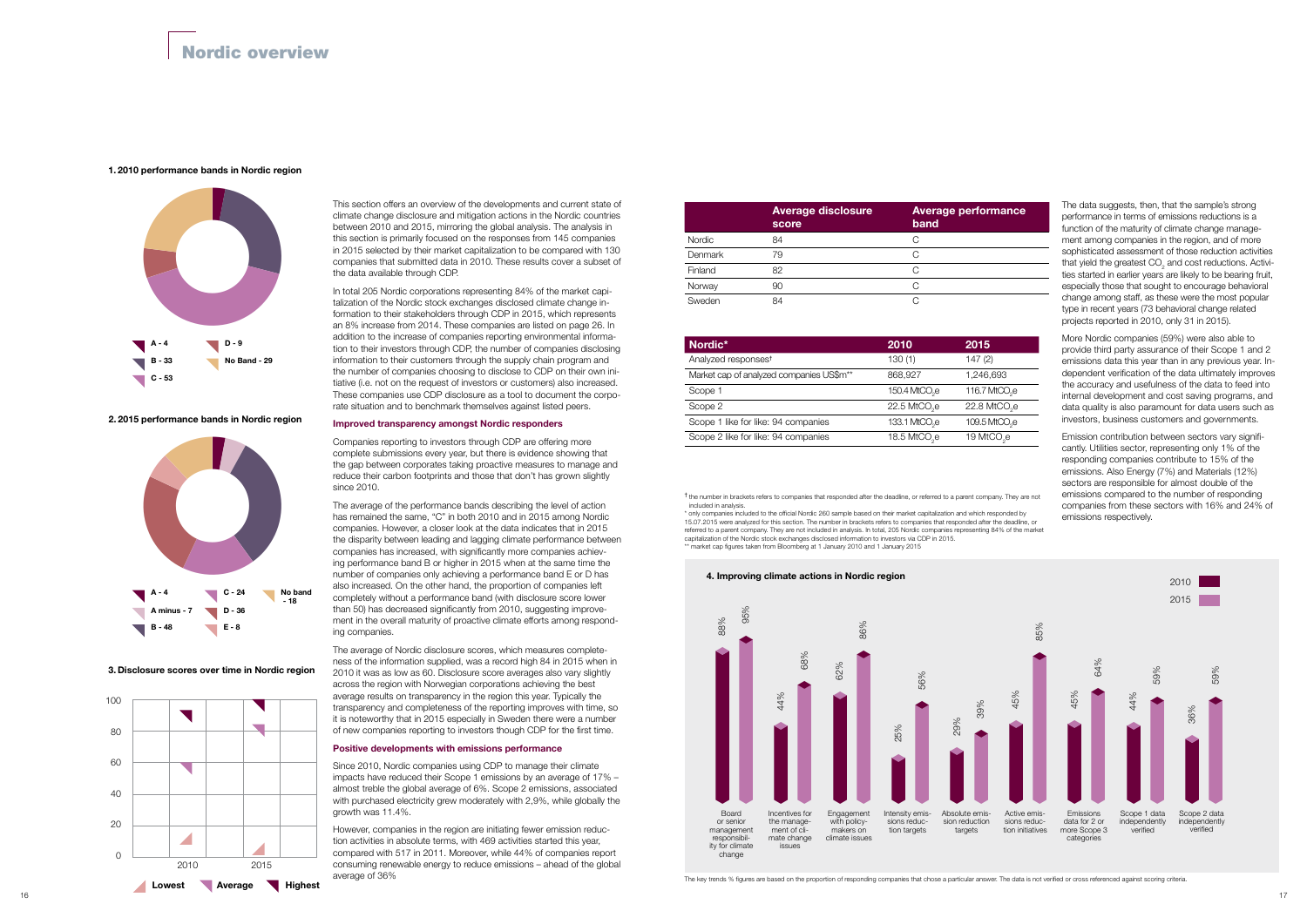

#### ...but more ambitious efforts are needed

Nonetheless, Nordic companies would do well to redouble efforts, including in some areas where companies in the region are lagging. Only 68% of companies link management incentives to climate change, compared with a global average of 75%.The percentage of Nordic companies setting absolute targets, at 39%, is also below the global average of 44%.

While the Nordic companies might be lagging their global peers in setting absolute targets, the development within the region is still positive. The number of Nordic companies setting both absolute targets and intensity targets has increased significantly from 2010, and also slightly from 2014 when 34% of responding companies were setting absolute targets. The number of companies ahead on progress to achieve these targets has also increased to 51% this year compared to 40% in 2014.

Many Nordic companies seem to be in the process of setting new targets beyond 2015 as almost 55% of the absolute targets adopted by the Nordic sample extend only to 2014 or 2015 and only 22% run to 2020. The intensity targets are generally set for a slightly longer term, but the caution in setting long-term targets could reflect the uncertain policy environment ahead of Paris negotiations.

There is also a relatively small proportion of companies using carbon pricing to guide internal investment decisions in the Nordics, with just 13 of the 147 (9%) responding companies doing so, compared to global 16% of the analyzed companies. An additional 263 (13%) companies globally also say they expect to be using an internal price on carbon in the next two years whereas only 13 (9%) of the analyzed companies in the Nordic region anticipate to adopt an internal carbon price to support strategic decision making to offset the costs and risks of greenhouse gas production.

One of the Nordic companies already applying internal carbon price is biotech company Novozymes: "We believe that a carbon price will support climate change mitigation efforts globally and drive CO<sub>2</sub> reductions," the company states.

Climate change is one of the megatrends driving our business and recognized in KONE strategy to be the forerunner in providing energy efficient elevator and escalator solutions for net zero energy buildings.

**TT** 

**11** 

KONE Oyj

## **11**

- Make its response public and submit via CDP's Online Response System
- Attain a performance score greater than 85
- Score maximum performance points on question 12.1a (absolute emissions performance) for GHG reductions due to emission reduction actions over the past year 4% or above in 2015)
- 
- Disclose gross global Scope 1 and Scope 2 figures Score maximum performance points for verification of Scope 1 and Scope 2 emissions (having 70% or more of their emissions verified)
- Furthermore, CDP reserves the right to exclude any company from the A List if there is anything in its response or other publicly available information that calls into question its suitability for inclusion. CDP is working with RepRisk in 2015 to strengthen this background research.

To limit Telenor's risk exposure with regards to climate change regulations, improving energy efficiency and meeting emission reduction targets have become a strategic priority with high management focus.

**Telenor** 

## Each year companies that participate in CDP's climate change program are scored against two parallel assessment schemes: performance and disclosure.

## **V V**

The performance score assesses the level of action, as reported by the company, on climate change mitigation, adaptation and transparency. Its intent is to highlight positive climate action as demonstrated by a company's CDP response. A high performance score signals that a company is measuring, verifying and managing its carbon footprint, for example by setting and meeting carbon reduction targets and implementing programs to reduce emissions in both its direct operations and supply chain.

- **Disclosure** measures the completeness of the company's response;
- Awareness measures the extent to which the company has assessed environmental issues, risks and impacts in relation to its business;
- **Management** measures the extent to which the  $\blacksquare$ company has implemented actions, policies and strategies to address environmental issues;
- **Leadership** looks for particular steps a company has taken which represent best practice in the field of environmental management.

The disclosure score assesses the completeness and quality of a company's response. Its purpose is to provide a summary of the extent to which companies have answered CDP's questions in a structured format. A high disclosure score signals that a company provided comprehensive information about the measurement and management of its carbon footprint, its climate change strategy and risk management processes and outcomes.

The highest scoring companies for performance and/ or disclosure enter the A List (Performance band A) and / or the Climate Disclosure Leadership Index (CDLI). Public scores are available in CDP reports, website, through Bloomberg terminals, Google Finance and Deutsche Boerse's website.

In 2015 the climate change scoring methodology was revised to put more emphasis on action and as a result achieving A is now better aligned with what the current climate change scenario requires.

CDP operates a strict conflict of interest policy with regards to scoring and this can be viewed at https://www.cdp.net/Documents/Guidance/2015/ CDP-conflict-of-interest-policy.pdf

#### What are the A List and CDLI criteria? To enter the A List, a company must:

*Note: Companies that achieve a performance score high*  enough to warrant inclusion in the A List, but do not meet *all of the other A List requirements are classed as Performance Band A- but are not included in the A List.* 

## To enter the CDLI, a company must:

- Make its response public and submit via CDP's Online Response System
- Achieve a disclosure score within the top 10% of the total regional sample population\*

## Communicating progress

Central to CDP's mission is communicating the progress companies have made in addressing climate change, and highlighting where risk may be unmanaged. To better do so, CDP is changing how our climate performance scoring is presented, and we have introduced sector-specific research for investors.

## Banding performance scores

Starting with water and forests in 2015 and including climate change and supply chain in 2016, CDP is moving to present scores using an approach that illustrates companies' progress towards environmental stewardship. Each reporting company will be placed in one of the following bands:

We believe that this approach will be clearer and easier to understand for companies, investors and other stakeholders. Water and forest scores will use this new presentation of banded scores in 2015, while the updated scoring methodology for climate change will be available in February 2016 with results in late 2016.

 \*Note: while it is usually 10%, in some regions the CDLI cut-off may be based on another criteria, please see local reports for confirmation.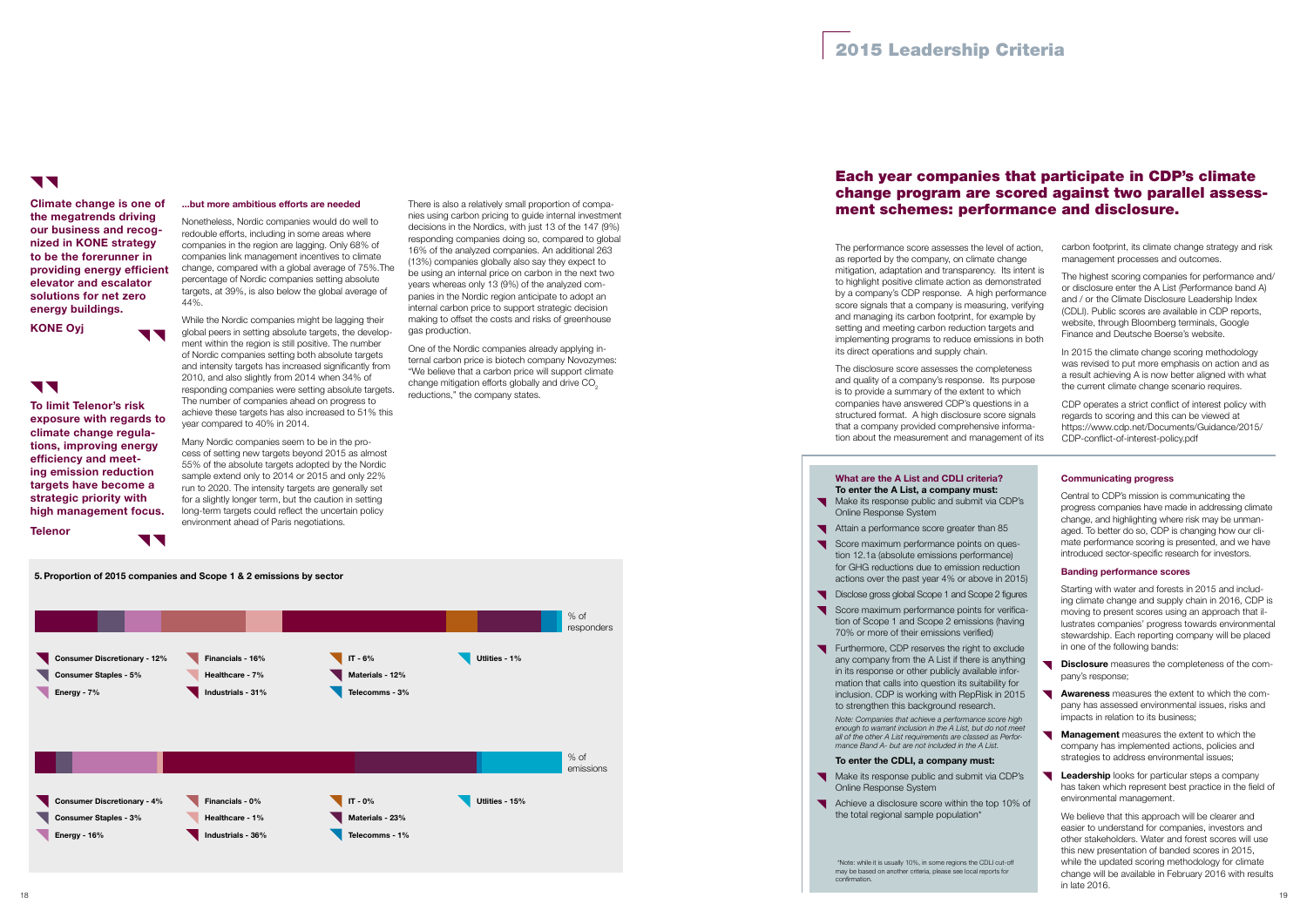| Company                                   | <b>Country</b>                                                                                        | <b>Disclosure</b><br>score | <b>Band</b>  | <b>Consecutive years</b><br>in the A list                                                                     | <b>Company name</b>                                                                                                                     | Country | <b>Disclosure</b><br>score | <b>Band</b>  | <b>Consecutive years</b><br>in the Nordic CDLI |
|-------------------------------------------|-------------------------------------------------------------------------------------------------------|----------------------------|--------------|---------------------------------------------------------------------------------------------------------------|-----------------------------------------------------------------------------------------------------------------------------------------|---------|----------------------------|--------------|------------------------------------------------|
| <b>Consumer Staples</b>                   |                                                                                                       |                            |              |                                                                                                               | <b>Consumer Discretionary</b>                                                                                                           |         |                            |              |                                                |
| Kesko Corporation                         | Finland                                                                                               | 100                        | $\mathsf{A}$ | $\overline{1}$                                                                                                | Electrolux                                                                                                                              | Sweden  | 99                         | B            | 5                                              |
| Industrials                               |                                                                                                       |                            |              |                                                                                                               | <b>Consumer Staples</b>                                                                                                                 |         |                            |              |                                                |
| Kone                                      | Finland                                                                                               | 100                        | $\mathsf{A}$ | $\overline{1}$                                                                                                | Kesko Corporation                                                                                                                       | Finland | 100                        | A            | 5                                              |
| <b>Information Technology</b>             |                                                                                                       |                            |              |                                                                                                               | Marine Harvest Group                                                                                                                    | Norway  | 99                         | $\bigcap$    |                                                |
| Nokia Group                               | Finland                                                                                               | 100                        | $\mathsf{A}$ | $\overline{4}$                                                                                                | <b>Oriflame Cosmetics</b>                                                                                                               | Sweden  | 99                         | B            |                                                |
| <b>Materials</b>                          |                                                                                                       |                            |              |                                                                                                               | <b>SCA</b>                                                                                                                              | Sweden  | 100                        | $A -$        |                                                |
| BillerudKorsnäs                           | Sweden                                                                                                |                            |              | $\overline{1}$                                                                                                | <b>Energy</b>                                                                                                                           |         |                            |              |                                                |
|                                           |                                                                                                       | 99                         | A            |                                                                                                               | <b>DOF</b>                                                                                                                              | Norway  | 99                         | B            |                                                |
| <b>Telecommunications Services</b>        |                                                                                                       |                            |              |                                                                                                               | Solstad Offshore                                                                                                                        | Norway  | 99                         | <sub>B</sub> | $\mathcal{D}$                                  |
| <b>Telenor Group</b>                      | Norway                                                                                                | 99                         | A            | $\overline{2}$                                                                                                | Statoil                                                                                                                                 | Norway  | 100                        | B            |                                                |
|                                           |                                                                                                       |                            |              |                                                                                                               | <b>Financials</b>                                                                                                                       |         |                            |              |                                                |
|                                           | Five Nordic companies were able to meet the                                                           |                            |              | <b>Record number of Nordic disclosure leaders</b>                                                             | <b>KLP</b>                                                                                                                              | Norway  | 100                        | B            |                                                |
| <b>NN</b>                                 | requirements for a performance band A to warrant<br>inclusion in the global A List in 2015.           |                            |              | To secure a position on CDP's Nordic Climate Dis-                                                             | Nordea Bank                                                                                                                             | Sweden  | 100                        | R            |                                                |
| A high performance                        |                                                                                                       |                            |              | closure Leadership Index (CDLI), listed on page 21,                                                           | Sponda Plc                                                                                                                              | Finland | 99                         | $A \cdot$    |                                                |
| score signals that a                      | The number of Nordic companies in the A List<br>decreased significantly from 2014. This development   |                            |              | companies must achieve a disclosure score in the<br>top 10% of the Nordic 260 sample and grant public         | Storebrand                                                                                                                              | Norway  | 100                        | B            |                                                |
| company is measur-                        | is aligned with the global trend where the number of                                                  |                            |              | access to their response. The threshold for entering                                                          | <b>Health Care</b>                                                                                                                      |         |                            |              |                                                |
| ing, verifying and                        | companies reaching the A List decreased by almost                                                     |                            |              | the CDLI has risen to a record high score of 99 in                                                            | Elekta                                                                                                                                  | Sweden  | 100                        | B            |                                                |
| managing its carbon                       | 40% to 114 companies. This development reflects                                                       |                            |              | 2015 (up from 95 in 2014 and significantly from 84 in                                                         | Meda                                                                                                                                    | Sweden  | 99                         | <sub>B</sub> |                                                |
| footprint, for example                    | the new performance scoring criteria and A List<br>requirements introduced in 2015 aimed to increase  |                            |              | 2010). 35 companies ultimately qualified for the CDLI<br>as the last candidates achieved identical disclosure | Novo Nordisk                                                                                                                            | Denmark | 100                        | B            |                                                |
| by setting and meet-                      | the credibility and comparability of the data (see page                                               |                            |              | scores. The quality of disclosure within the CDLI has                                                         | Novozymes                                                                                                                               | Denmark | 100                        | $A -$        |                                                |
| ing carbon reduction                      | 19 for details). Consequently, there are also further 6                                               |                            |              | also reached a new level of maturity, with the average                                                        | <b>Industrials</b>                                                                                                                      |         |                            |              |                                                |
| targets and imple-<br>menting programs to | Nordic companies classified as A-. This means that                                                    |                            |              | disclosure score among CDLI companies now raising<br>to 99 (98 in 2014) and, record number of 17 compa-       | D/S Norden                                                                                                                              | Denmark | 99                         | B            | 6                                              |
| reduce emissions in                       | for these companies achieved performance score<br>high enough to warrant inclusion in the A List, but |                            |              | nies achieving the highest score of 100.                                                                      | Finnair                                                                                                                                 | Finland | 99                         | B            |                                                |
| both its direct op-                       | they did not meet all of the other A List requirements.                                               |                            |              | Three companies, Kone, Kesko and Nokia Group                                                                  | Kone                                                                                                                                    | Finland | 100                        | А            |                                                |
| erations and supply                       | In the Nordics, the A-list companies represent five                                                   |                            |              | were also able to reach the best possible score of                                                            | Lassila & Tikanoja                                                                                                                      | Finland | 99                         | B            |                                                |
| chain.                                    | sectors, including two new A-listers from the typically                                               |                            |              | 100A in terms of both disclosure and performance.                                                             | Metso                                                                                                                                   | Finland | 100                        | B            |                                                |
|                                           | high emitting sectors: BillerudKorsnäs (Industrials)                                                  |                            |              |                                                                                                               | Peab                                                                                                                                    | Sweden  | 99                         |              |                                                |
| 5                                         | and Kone (Materials).                                                                                 |                            |              |                                                                                                               | SAAB                                                                                                                                    | Sweden  | 100                        | B            |                                                |
|                                           |                                                                                                       |                            |              |                                                                                                               | <b>Information Technology</b>                                                                                                           |         |                            |              |                                                |
|                                           |                                                                                                       |                            |              |                                                                                                               | Ericsson                                                                                                                                | Sweden  | 99                         | B            |                                                |
|                                           |                                                                                                       |                            |              |                                                                                                               | Nokia Group                                                                                                                             | Finland | 100                        |              |                                                |
|                                           |                                                                                                       |                            |              |                                                                                                               | Vaisala                                                                                                                                 | Finland | 99                         | A -          | $\overline{2}$                                 |
|                                           |                                                                                                       |                            |              |                                                                                                               | <b>Materials</b>                                                                                                                        |         |                            |              |                                                |
|                                           |                                                                                                       |                            |              |                                                                                                               | <b>BillerudKorsnäs</b>                                                                                                                  | Sweden  | 99                         | A            |                                                |
|                                           |                                                                                                       |                            |              |                                                                                                               | Kemira                                                                                                                                  | Finland | 99                         | B            |                                                |
|                                           |                                                                                                       |                            |              |                                                                                                               | Metsä Board                                                                                                                             | Finland | 100                        | B            |                                                |
|                                           |                                                                                                       |                            |              |                                                                                                               | Outokumpu                                                                                                                               | Finland | 100                        |              |                                                |
|                                           |                                                                                                       |                            |              |                                                                                                               | Stora Enso                                                                                                                              | Finland | 99                         | B            |                                                |
|                                           |                                                                                                       |                            |              |                                                                                                               | UPM-Kymmene                                                                                                                             | Finland | 99                         | A -          |                                                |
|                                           |                                                                                                       |                            |              |                                                                                                               | <b>Telecommunication Services</b>                                                                                                       |         |                            |              |                                                |
|                                           |                                                                                                       |                            |              |                                                                                                               | Elisa Oyj                                                                                                                               | Finland | 100                        | B            |                                                |
|                                           |                                                                                                       |                            |              |                                                                                                               | Telenor Group                                                                                                                           | Norway  | 99                         | A            | 3                                              |
|                                           |                                                                                                       |                            |              |                                                                                                               | <b>Utilities</b>                                                                                                                        |         |                            |              |                                                |
|                                           |                                                                                                       |                            |              |                                                                                                               | Fortum                                                                                                                                  | Finland | 100                        | A -          | 8                                              |
| 20                                        |                                                                                                       |                            |              |                                                                                                               | *Four of these companies are not part of the official Nordic 260 sample based on their market capitalization but meet the CDLI criteria |         |                            |              | 21                                             |





| Company                            | Country | <b>Disclosure</b><br>score | <b>Band</b> | <b>Consecutive years</b><br>in the A list |
|------------------------------------|---------|----------------------------|-------------|-------------------------------------------|
| <b>Consumer Staples</b>            |         |                            |             |                                           |
| Kesko Corporation                  | Finland | 100                        | A           |                                           |
| <b>Industrials</b>                 |         |                            |             |                                           |
| Kone                               | Finland | 100                        | A           |                                           |
| <b>Information Technology</b>      |         |                            |             |                                           |
| Nokia Group                        | Finland | 100                        | A           | 4                                         |
| <b>Materials</b>                   |         |                            |             |                                           |
| <b>BillerudKorsnäs</b>             | Sweden  | 99                         | Α           |                                           |
| <b>Telecommunications Services</b> |         |                            |             |                                           |
| <b>Telenor Group</b>               | Norway  | 99                         | Α           | 2                                         |

## TT

# The Climate A List 2015 **Disclosure leaders**



## Five Nordic companies were able to meet the requirements for a performance band A to warrant inclusion in the global A List in 2015.

## Record number of Nordic disclosure leaders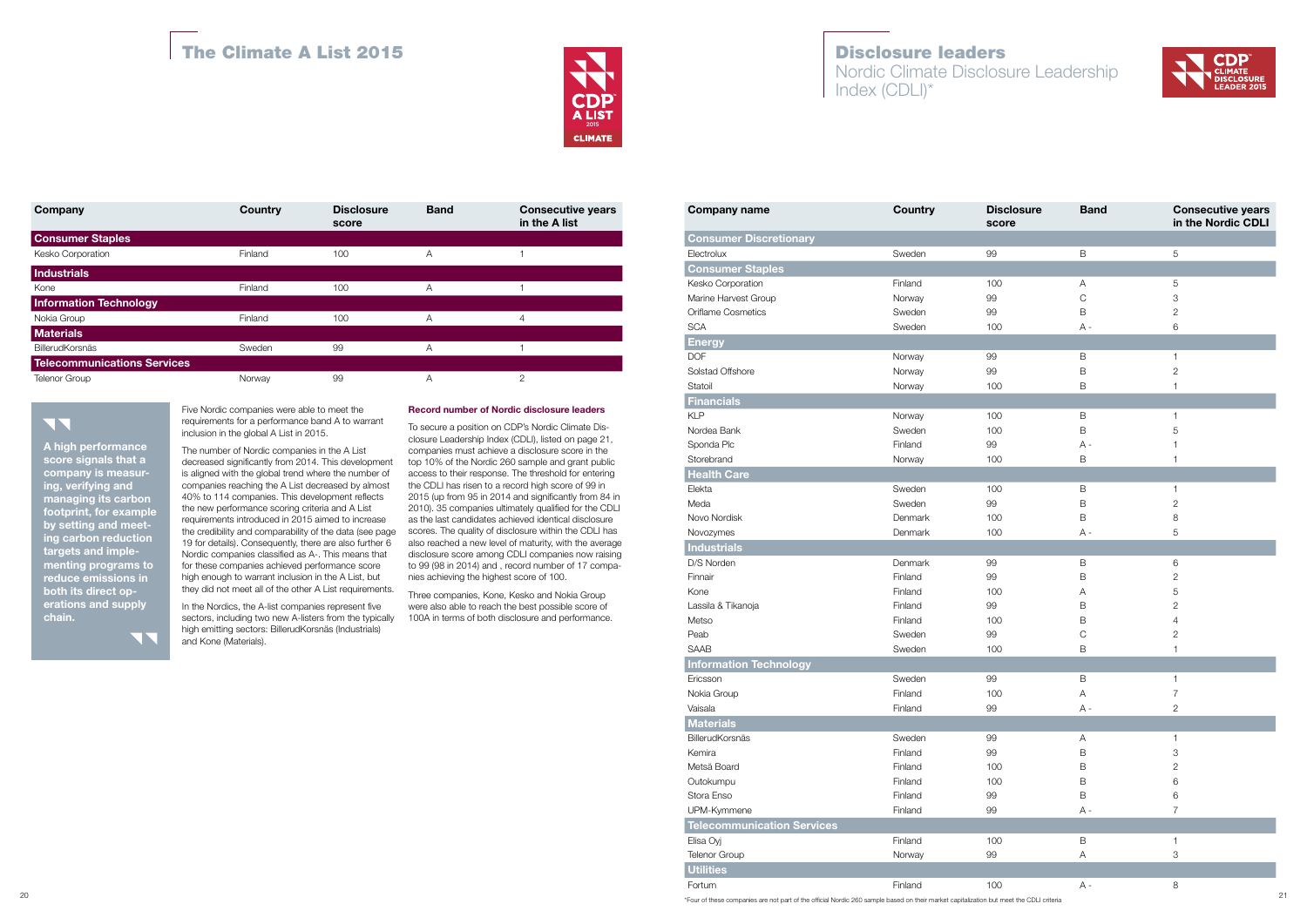# Natural Capital Disclosure Case Study: Business resilience from

## **TT**

Awareness is rising within the investment community that natural capital degradation can materially impact the bottom line.

Consequently, more than 600 investors now engage over 1,000 companies via CDP regarding deforestation risks and water security. These investors are looking to identify companies that are prepared to face the challenges ahead.

Companies participating in CDP's forests and water programs recognize material risks associated with deforestation, forest degradation and worsening water security. The majority of these risks are expected to impact now or in the next three years.

CDP's forests and water programs provide the only global standardized platform for action. Companies using CDP benefit from benchmarking, support and advice that leads to enhanced business resilience. Companies that take steps to manage these physical, regulatory and reputational risks find themselves in a position to realize significant competitive advantage. Meanwhile, investors benefit from deeper understanding, data access and opportunities for value creation.

Through CDP's supply chain program, companies can manage these risks across supply chains. Procurement teams can now work with CDP to enhance supply chain resilience by engaging their suppliers on water risks.

## Forests

Addressing deforestation and forest degradation, which account for 15-20% of global greenhouse gas emissions, is critical for tackling dangerous climate change. Global demand for agricultural commodities is the primary driver of deforestation, as land is cleared to produce soy, palm oil and cattle products. Alongside timber and pulp, these commodities are the building blocks of millions of products traded globally. These in turn are wealth generators which feature in the supply chains of countless companies across sectors.

**Nearly** 90% of companies reporting to CDP's forests program recognize opportunities associated with the sustainable sourcing of forest risk commodities, such as increased brand value and securing the best suppliers.

 $73\%$  of companies disclosing to CDP's water program report that there are opportunities to be had in pursuing water stewardship

15 Nordic companies reported to investors through CDP in 2015 on how they manage and mitigate deforestation risk in their commodity supply chains.

**Water** 

Wood logs are locally transported to the Äänekoski pulp mill operated by Metsä Group. The pulp is used at Metsä Board's paperboard mill, avoiding excess transportation, energy consumption and  $\mathsf{CO}_2$  emissions. By taking advantage of Aänekoski's biomass powerplant to produce electricity and heat, the paperboard mill replaces fossil fuels with 100% bio-based energy. The biopower plant utilises wood-based raw material - mostly bark together with other waste products from Metsä Group's operations.  $CO<sub>2</sub>$  emissions are reduced from both the mill and neighbouring districts, to which it provides heating. Between 2009 and 2014, Metsä Board's CO<sub>2</sub> emissions decreased by 37%, the original target being a 10% reduction from 2009 levels. In 2014, 83% of total purchased energy was  $CO<sub>2</sub>$  neutral.

In 2015 the water crisis rose to the top of the World Economic Forum's 'Top Ten Global Risks in Terms of Impact'. It is predicted that by 2030 demand for water will outstrip supply by 40%; there is simply no substitute for water.

> Water is essential in the pulp and paperboard making process, and Metsä Board predominantly uses fresh surface water from rivers and lakes. The Äänekoski mill sources fresh water from Ääneiärvi Lake next to the mill. Together with the lake's other users, it is essential that we take care of this resource for long our own long term business prosperity and resilience. Water treatment processes meet a tight environmental permit and purified water is released back to its source.

Water stress can limit a company's growth trajectory and impact financials. There are, however, significant opportunities to be had for companies and investors relating to corporate water stewardship. In 2015, 17 Nordic companies reported to investors through CDP on how they manage and mitigate water risks. This year MetsäBoard, as the only European company, was among one of eight global businesses achieving an A rating for their efforts to improve water security.

The mill continuously seeks new ways to reduce the use of fresh water. In 2013, Metsä Board launched an extensive development project to improve water usage and material efficiency by reducing water intake and fibre loss. It will also improve the efficiency of sludge and wastewater management. The target is to reduce specific process water use by 10% from 2010 levels by 2020, with performance followed on a quarterly basis. Consumption of process water has already decreased by 15% since 2010.

Find out more: cdp.net/forests cdp.net/water cdp.net/supplychain

The continued development of CDP's water program is an important milestone in helping investors secure valuable information for their investment process

NBIM (\$857 billion in management)

Natural Capital disclosure

bieloma tik

 $22$ This case study is collaborative content sponsored by Metsä Board



The story of our paperboard begins with the careful selection of sustainably grown and 100% traceable wood logs, originating in a northern forest that does not draw on recycled, brackish or processed water in the growing phase. One of Metsä Board's goals for its wood procurement is to decrease the impact of forestry operations on water. We have defined actions to meet this target and have developed a set of indicators to follow its implementation.

#### Reducing water use

The final product, 100% recyclable packaging, is made of traceable lightweight paperboard that minimises fibre, energy and water usage in production, as well as reducing waste throughout the supply chain and fossil fuels in transportation.

#### Investing in bioeconomy

Exciting developments lie ahead at Äänekoski. Metsä Group's pulp business has started building a bio-product mill, ready in 2017, which will be 24.9% owned by Metsä Board. €1.2 billion will be invested into the mill, which will have a pulp capacity of 1.3M tonnes annually and expected energy self-sufficiency of 240%. Aänekoski is positioned to become the world's first next generation bio-product mill that can convert wood into a diverse range of products. By using resources efficiently, the mill will not only produce high-quality pulp but also bio-energy and bio-materials, building a unique bio-economy around pulp production.

Metsä Board takes part in all CDP reporting programmes: Climate Change, Water, Forests, and the Supply Chain programme at the invitation of some of our environmentally aware customers. And how did we perform? We hope our story shows that via strategic analysis, careful planning and continuous improvement, it is possible to be a leader in several CDP reporting areas.

## Accounting for and mitigating natural capital risk through CDP's forests and water programs offers significant opportunities to companies and investors.

## Paperboard story from Metsä Board Äänekoski mill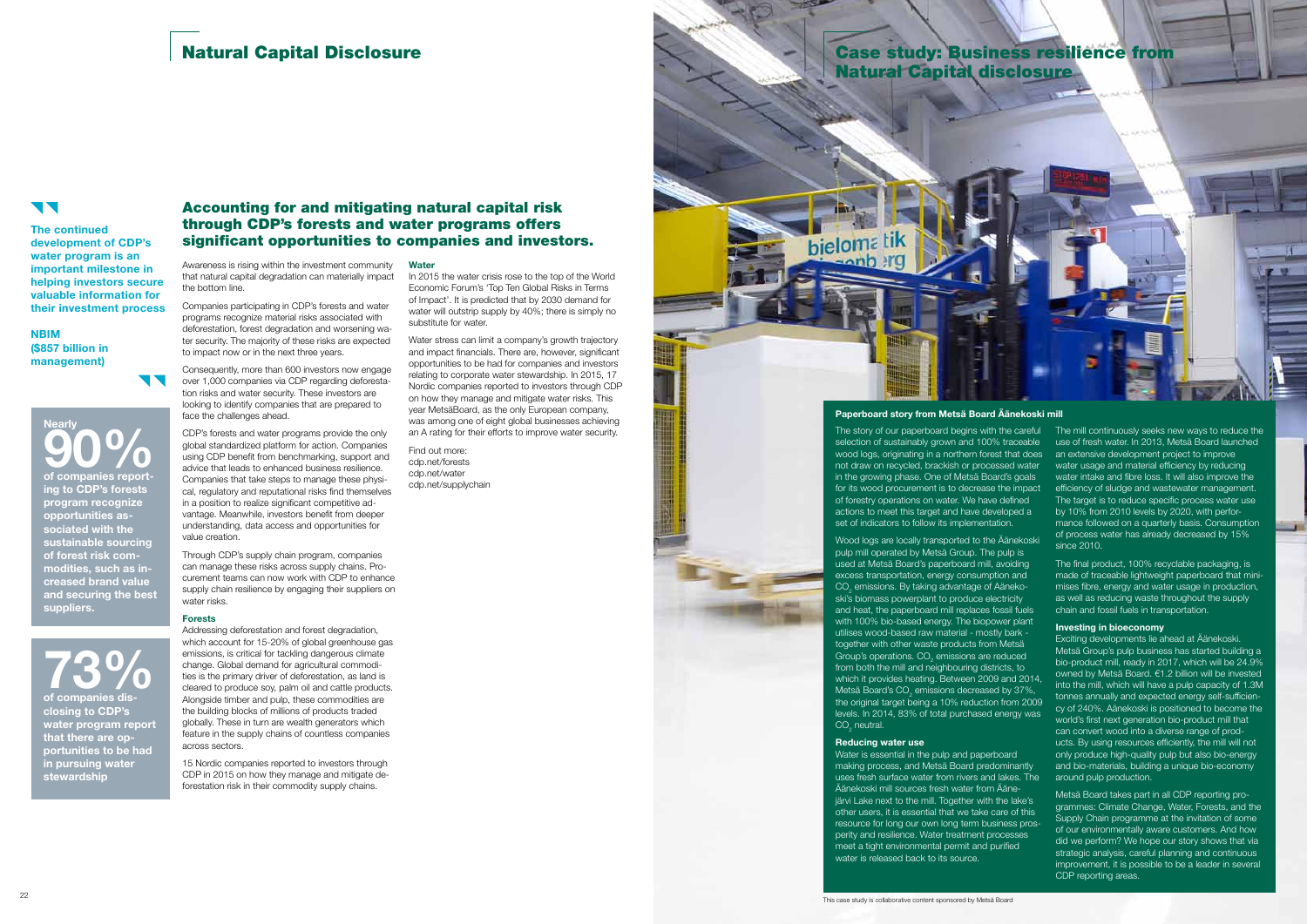## Commit to adopt science based emissions reduction targets

Companies globally are recognizing that ambitious emissions reduction goals spur innovation and drive increased efficiencies. Leading companies are raising their ambitions around target-setting by aligning their targets directly with climate science. Science-based targets allow companies to set goals that account for their fair share of global emissions, helping ensure their long-term resilience.

*In partnership with Science-Based Targets, UNGC, WWF, World Resource Institute.*

## Committing to procure 100% of electricity from renewable sources

to the transition to a low-carbon economy. Businesses can drive the creation of a thriving global market for renewable power, a game-changer in reducing emissions, by committing to procure 100% of their electricity from renewable sources within the shortest practical timescale.

*In partnership with The Climate Group, RE100.* 

## Commit to removing commodity-driven deforestation from all supply chains by 2020.

Addressing deforestation, which accounts for approximately 10–15% of the world's greenhouse gas emissions, is a critical component of climate change mitigation. Busi¬nesses' production and procure¬ment decisions have the power to alter global demand for the agri¬cultural commodities that are the primary drivers of deforestation and forest degradation. The business community can lead the agenda on how these commodities can be sustainably produced by commit-ting to remove commodity-driven deforestation from their supply chains.

Commit to responsible corporate engagement in climate policy

Consistent, positive business engagement with policymakers on climate issues will be a crucial factor in achieving a global agreement in response to climate change. To help achieve this, CDP and its partners have developed a program of action for companies to follow to ensure they are demonstrating best practice in climate policy engagement.

Remaining within the internationally agreed threshold of less than 2°C global temperature rise requires mitigating CO2 emissions as well as emissions of other climate pollutants. Reducing so-called "short-lived climate pollutants" (SLCPs) - including methane, black carbon, tropospheric ozone or hydrofluorocarbons (HFCs) – can significantly contribute to climate change mitigation by 2050. A number of pragmatic and cost-effective measures are available to target SLCP emissions in key sectors, which can bring rapid benefits for near-term climate protection, air quality and economic growth.

*In partnership with the Caring for Climate Initiative (UNGC, UNEP, UNFCCC).*

#### Commit to put a price on carbon

As the international community moves toward a global agreement, there is increasing recognition that putting a price on carbon is an essential part of any strategy to combat climate change. Carbon pricing systems encourage innovation and help ensure sustained economic competitiveness. Leading businesses can drive the agenda on this by building a price on carbon into their own operations and supporting carbon pricing policies.

**Companies** representing more than \$5+ trillion USD revenue have committed to one or more climate initiative\*

*In partnership with the Caring for Climate Initiative (UNGC, UNEP, UNFCCC).*

## Commit to report climate change information in mainstream reports as a fiduciary duty

There is growing acceptance that climate change is a mainstream investment issue that has implications for economic activity and corporate performance. However, mainstream corporate reports lack comprehensive and comparable climate change information. Companies can help close this information gap and ensure capital is allocated to its most productive uses by including climate change information in corporate reports and becoming signatories to the CDSB's Statement on Fiduciary Duty and Climate Change Disclosure.

*In partnership with the Climate Disclosure Standards Board.* 

#### Commit to reduce short-lived climate pollutant emissions

 *In partnership with BSR and the Climate & Clean Air Coalition (CCAC).* 

CDP and the We Mean Business Coalition are offering companies a platform to act and be recognized for leadership on climate change. Top climate performers already report stronger financial performance and a better ability to manage the shifting dynamics of natural resources supply, customer demand and regulatory controls. This year, CDP is inviting companies to look beyond their disclosure and speak out on behalf of the business community in support of a universal climate agreement ahead of the UN Climate Change Conference in Paris in December.

www.cdp.net/commit, commit@cdp.net

| 12 Nordic companies have already committed |
|--------------------------------------------|
| to one of more initiatives:                |

| <b>DANFOSS</b>          |
|-------------------------|
| Fortum Ovi              |
| H&M Hennes & Mauritz AB |
| <b>IKFA</b>             |
| <b>NEAS Energy</b>      |
| Novo Nordisk A/S        |
| Novozymes A/S           |
| Statkraft               |
| Statoil ASA             |
| Vaisala Ovi             |
| Vestas Wind Systems A/S |
| Volvo                   |



65



30

# 61





14

## Unlocking corporate climate ambition through seven climate leadership initiatives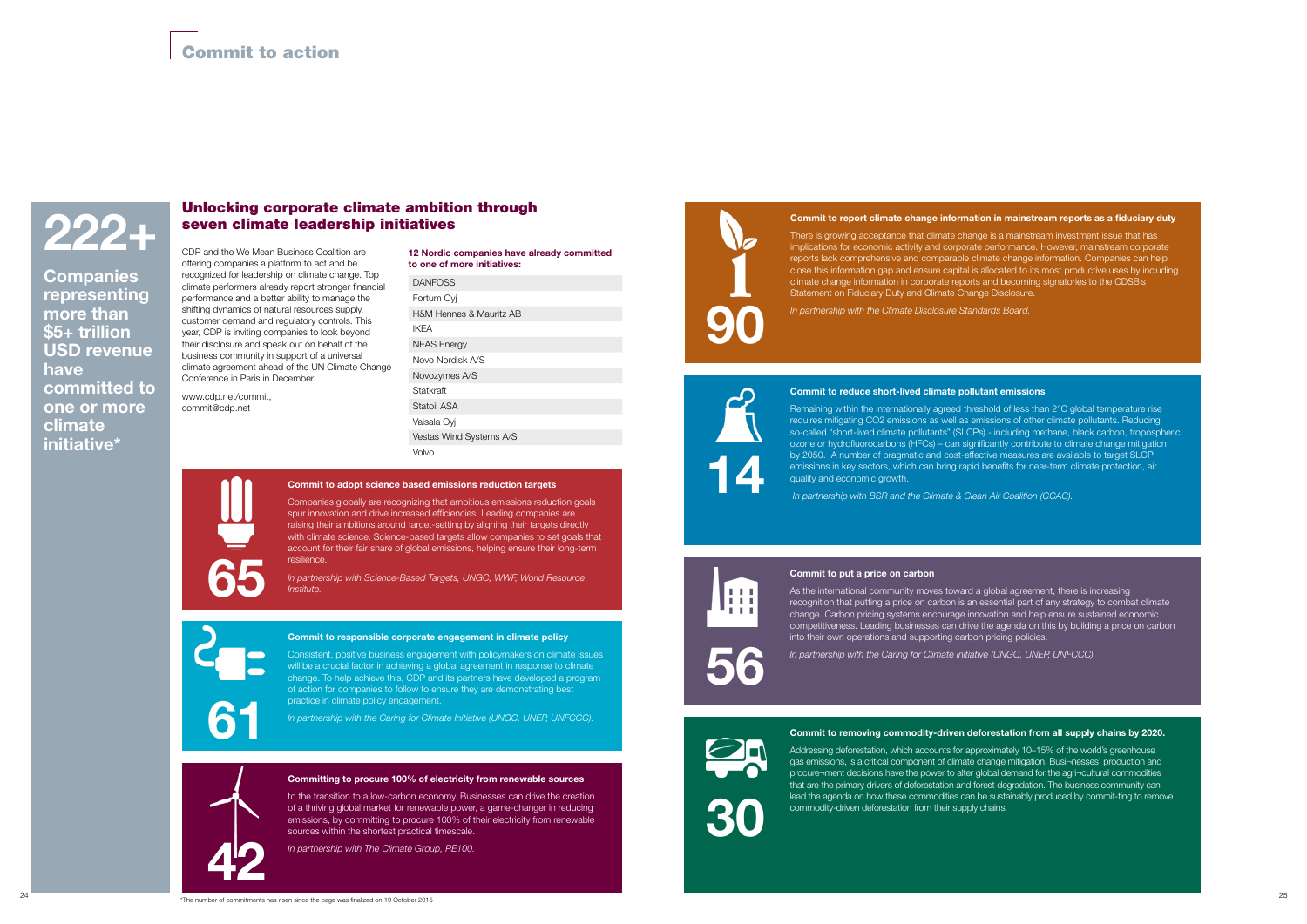| Company                           | Ω        | S.<br>5<br>$\overline{5}$ | ဖိ<br>4<br>$\mathbf -$<br>ର | Public               | Company                             | h<br>O        | $rac{6}{5}$<br>5<br>$\mathbf -$<br>ସ | S.<br>4<br>ୡ  | Public               | Company                                          | ntry<br>Cou     | S.<br><b>LO</b><br>ର | Û,<br>٦<br>ୡ | Public               | Company                                                                                                                                | htry     | Ø)<br><b>LO</b><br>201 | Sco<br>$\blacktriangleleft$<br>$\bf{S}$ | Public               |
|-----------------------------------|----------|---------------------------|-----------------------------|----------------------|-------------------------------------|---------------|--------------------------------------|---------------|----------------------|--------------------------------------------------|-----------------|----------------------|--------------|----------------------|----------------------------------------------------------------------------------------------------------------------------------------|----------|------------------------|-----------------------------------------|----------------------|
| <b>Consumer Discretionary</b>     |          |                           |                             |                      | Danske Bank                         | Dk            | 98 B                                 | 92 B          | Public               | Konecranes                                       | Fi              | 98 C                 | 76 D         | Public               | Huhtamäki                                                                                                                              | Fi       | 92 C                   | 65 E                                    | Public               |
| Alma Media                        | Fi       | 96 B                      | 78 B                        | Public               | <b>DNB</b>                          | No            | 97 B                                 | 88 B          | Public               | Kongsberg Gruppen                                | No              | 69 E                 | 67 D         | Public               | Kemira                                                                                                                                 | Fi       | 99 B                   | 97 B                                    | Public               |
| <b>Amer Sports</b>                | Fi       | 82 D                      | 82 C                        | Public               | Entra                               | No            | 97 B                                 |               | Public               | Lassila & Tikanoja                               | Fi              | 99 B                 | 95 B         | Public               | Lundin Mining                                                                                                                          | Ca       | 89 D                   | 75 D                                    | Public               |
| Backer<br>Beirholms               | Se<br>Dk | (SC)<br>(SC)              | (SC)<br>(SC)                | Public<br>Public     | Fabege<br>Gjensidige Forsikring     | Se<br>No      | 72 D<br>84 C                         | 77 D          | Public<br>Public     | Metso                                            | Fi              | 100 B                | 98 B         | Public               | Metsä Board                                                                                                                            | Fi       | 100 E                  | 98 B                                    | Public               |
| Bilia                             | Se       | 84 E                      | 72 D                        | Not Public           | Hufvudstaden                        | Se            | 100 E                                | 88 B          | Not Public           | <b>NCC</b><br>Nibe Industrier                    | Se<br>Se        | 98 B<br>88 C         | 94 C         | Public<br>Not Public | Munksjo<br>Norsk Hydro                                                                                                                 | Se<br>No | 49<br>85 C             | 72 C                                    | Not Public<br>Public |
| Calix Automotive                  | Se       | (SC)                      | (SC)                        | Public               | Industrivärden                      | Se            | 93 D                                 | 84 D          | Public               | Nolato                                           | Se              | 89 D                 |              | Public               | Outokumpu                                                                                                                              | Fi       | 100 B                  | 95 B                                    | public               |
| Clas Ohlson                       | Se       | 88 C                      | 34                          | Public               | Investment AB Öresund               | Se            | 14                                   |               | Not Public           | Odfjell SE                                       | No              | 91 D                 | 72 C         | Public               | Skanem                                                                                                                                 | No       | (SC)                   | (SC)                                    | Public               |
| Dometic                           | Se       | (SC)                      | (SC)                        | Public               | Klövern                             | Se            | 94 D                                 | 89 C          | Public               | Peab                                             | Se              | 99 C                 | 96 B         | Public               | <b>SSAB</b>                                                                                                                            | Se       | AQ(L)                  |                                         | Not Public           |
| Ekornes                           | No       | 97 C                      | 69 E                        | Public               | <b>KLP</b> Insurance                | No            | 100 B                                | 87 B          | Public               | PKC Group                                        |                 |                      |              | Not Public           | Stora Enso                                                                                                                             | Fi       | 99 B                   | 100 B                                   | Public               |
| Electrolux                        | Se       | 99 B                      | 97 A                        | Public               | Nordea Bank                         | Se            | 100 B                                | 96 B          | Public               | Ramirent                                         |                 | 30                   | 17           | Public               | Talvivaara Mining Company                                                                                                              | Fi       | 74 E                   | 66 E                                    | Public               |
| Fenix Outdoor                     | Se       | 73 F                      | 46                          | Not Public           | Norwegian Property                  | No            | 97 C                                 | 91 B          | Public               | Rockwool International                           | Dk              | 97 B                 | 95 B         | Public               | <b>Tetra Pak</b>                                                                                                                       | Se       | (SC)                   | (SC)                                    | Public               |
| Fiskars                           | Fi       | 48                        | 43                          | Not Public           | <b>OP Financial Group</b>           | Fi.           | 91 C                                 | 85 C          | Public               | SAAB                                             | Se              | 100 B                | 84 B         | Public               | UPM-Kymmene                                                                                                                            | Fi.      | 99 A                   | 100 A                                   | Public               |
| H&M Hennes & Mauritz              | Se       | 93 B                      | 86 A<br>88 B                | Public               | Ratos                               | Se            | AQ (L)                               |               | Not Public           | Sandvik                                          | Se              | 95 D                 | 80 B         | Public               | Yara International                                                                                                                     | No       | AQ(L)                  | AQ (L)                                  | Not Public           |
| Husqvarna<br>JM                   | Se<br>Se | 92 C<br>94 B              | 83 C                        | Not Public<br>Public | <b>SEB</b><br>Sponda                | Se<br>Fi.     | 98 B<br>99 A                         | 92 B<br>92 B  | Public<br>Public     | SAS                                              | Se              | 97 B                 | 94 B         | Public               | <b>Telecommunication Services</b>                                                                                                      | Fi.      |                        |                                         |                      |
| Kongsberg Automotive Holding      | No       | AQ (L                     | AQ (L                       | Not Public           | Storebrand                          | No            | 100 B                                | 93 B          | Public               | Scania<br>Securitas                              | Se<br>Se        | <b>SA</b><br>92 D    | 89 C<br>84 C | Public<br>Public     | Elisa<br>Millicom International Cellular                                                                                               | Se       | 100 B<br>92 C          | 92 A<br>91 B                            | Public<br>Public     |
| Lego Group                        | Dk       | (SC)                      | (SC)                        | Public               | Svenska Handelsbanken               | Se            | 95 C                                 | 85 B          | Public               | Skanlog                                          | Dk              | (SC)                 | (SC)         | Public               | <b>TDC</b>                                                                                                                             | Dk       | 63 D                   | 54 E                                    | Public               |
| Modern Times Group MTG            | Se       | 95 C                      | 90 <sub>B</sub>             | Public               | Swedbank                            | Se            | 97 B                                 | 77 C          | Public               | Skanska                                          | Se              | 94 B                 | 98 B         | Public               | <b>Telenor Group</b>                                                                                                                   | No       | 99 A                   | 98 A                                    | Public               |
| Nobia                             | Se       | 89 D                      | 75 D                        | Public               | Topdanmark                          | Dk            | 90 C                                 | 82 C          | Public               | <b>SKF</b>                                       | Se              | 95 C                 | 74 B         | Not Public           | TeliaSonera                                                                                                                            | Se       | 95 B                   | 98 A                                    | Public               |
| Nokian Tyres                      | Fi       | 83 D                      | 52 E                        | Public               | Wallenstam                          | Se            | 59 D                                 |               | Public               | Solar AS                                         | Dk              | 58 E                 | 52 E         | Public               | <b>Utilities</b>                                                                                                                       |          |                        |                                         |                      |
| Purtech                           | Se       | (SC)                      |                             | Public               | <b>Health Care</b>                  |               |                                      |               |                      | Systemair                                        | Se              | 41                   |              | Public               | Fortum                                                                                                                                 | Fi       | 100 A-                 | 99 B                                    | Public               |
| Royal Caribbean Cruises           | US       | 92 C                      | 80 C                        | Public               | AstraZeneca                         | UK            | 97 B                                 | 93 A          | Public               | Swep                                             | Se              | (SC)                 |              | Public               | Vattenfall Group                                                                                                                       | Se       | 89 D                   | 32                                      | Not Public           |
| Sanoma                            | Fi       | 33                        | 39                          | Not Public           | BioGaia                             | Se            | 92 C                                 | 92 C          | Public               | Tomra Systems                                    | No              | 84 E                 | 83 D         | Public               |                                                                                                                                        |          |                        |                                         |                      |
| Schibsted                         | No       | 97 <sub>D</sub>           | 75 D                        | Public               | Coloplast                           | Dk            | 92 C                                 | 92 B          | Public               | Trelleborg                                       | Se              | 73 D                 | 71 C         | Public               | To read the public company responses in full and access the                                                                            |          |                        |                                         |                      |
| Stockmann                         | Fi       | 94 B                      | 93 B                        | Public               | Elekta                              | Se            | 100 B                                | 93 A          | Public               | Uponor                                           |                 | 92 C                 | 85 C         | Not Public           | leadership indices, please visit the CDP website at www.cdp.net                                                                        |          |                        |                                         |                      |
| Unibet Group                      | Ma       | 94 D                      | 90 D                        | Not Public           | Ferrosan Medical Devices            | Dk            | (SC)                                 | (SC)          | Public               | Vacon                                            |                 | 75 D                 | 85 C         | Public               | <b>KEY</b> for company responses                                                                                                       |          |                        |                                         |                      |
| <b>Consumer Staples</b><br>Axfood | Se       | AQ(L)                     | 64 D                        | Public               | Genmab<br>Getinge                   | Dk<br>Se      | 11<br>79 D                           | 11<br>70 C    | Not public<br>Public | Valmet<br>Veidekke                               |                 | 97 B                 | 98 B<br>87 C | Public<br>Public     |                                                                                                                                        |          |                        |                                         |                      |
| <b>Carlsberg Breweries</b>        | Dk       | 74 D                      | 72 C                        | Public               | Lundbeck                            | Dk            | 98 B                                 | 98 A          | Public               | Vestas Wind Systems                              | No<br>Dk        | 98 B<br>94 C         | 86 C         | Public               | AQ(L): Answered questionnaire late, and therefore is not scored.                                                                       |          |                        |                                         |                      |
| Cermag                            | No       | 97 C                      | 84 B                        | Public               | Meda                                | Se            | 99 B                                 | 95 B          | Public               | Volvo                                            | Se              | 100 A                | 100 B        | Not Public           | (SC): Answered questionnaire as part of the CDP Supply Chain<br>program, with a public response. Scores not available for publication. |          |                        |                                         |                      |
| Kesko                             | Fi       | 100 A                     | 99 A                        | Public               | North Denmark Region                | Dk            | 90 D                                 | 78 C          | Public               | Wärtsilä                                         |                 | 96 C                 | 80 B         | Public               | <b>SA:</b> See other company response.                                                                                                 |          |                        |                                         |                      |
| <b>KMC</b>                        | Dk       | (SC)                      | (SC)                        | Public               | Novo Nordisk                        | Dk            | 100 B                                | 97 B          | Public               | Yit                                              |                 | 87 D                 | 79 D         | Public               | Not public: the company responded privately to CDP investor                                                                            |          |                        |                                         |                      |
| Lantmannen                        | Se       | (SC)                      | (SC)                        | Public               | Novozymes                           | Dk            | 100 A                                | 100 A         | Public               |                                                  | Se              | 82 D                 | 90 D         | Public               | signatories only.                                                                                                                      |          |                        |                                         |                      |
| Lerøy Seafood Group               | No       | 72 D                      | 65 C                        | Public               | Orexo                               | Se            | 32                                   |               | Public               | <b>Information Technology</b>                    |                 |                      |              |                      | <b>Public:</b> the company response can be read in full at the CDP website                                                             |          |                        |                                         |                      |
| Marine Harvest Group              | No       | 99 C                      | 95 C                        | Public               | William Demant Holding              | Dk            | 76 E                                 | 75 E          | Public               | Atea                                             | No              | 96 B                 | 88 B         | Public               | Cy Cyprus                                                                                                                              |          |                        |                                         |                      |
| <b>Oriflame Cosmetics</b>         | Se       | 99 B                      | 98 A                        | Public               | Ossur                               | $\mathsf{ls}$ | 24                                   |               | Public               | Bang & Olufsen                                   | Dk              | 46                   | 51 E         | Public               | <b>Dk</b> Denmark                                                                                                                      |          |                        |                                         |                      |
| Orkla                             |          | 98 B                      | 90 B<br>82 C                | Public               | Industrials<br>A.P. Moller - Maersk |               |                                      |               | Public               | Basware                                          |                 | -31                  |              | Not Public           | Fi Finland                                                                                                                             |          |                        |                                         |                      |
| <b>REMA1000</b><br><b>SCA</b>     | No<br>Se | 95C<br>100 A-             | 100 B                       | Public<br>Public     | ABB                                 | Dk<br>Ch      | 66 D<br>77 D                         | 63 C<br>AQ(L) | Not Public           | Ericsson                                         | Se              | 99 B                 | 89 A         | Public               | <b>Is Iceland</b>                                                                                                                      |          |                        |                                         |                      |
| Swedish Match                     | Se       | 91 E                      | 72 D                        | Public               | Addtech                             | Se            | 28                                   |               | Not Public           | <b>EVRY</b><br>Industrial and Financial Systems, | <b>No</b><br>Se | 97 B<br>26           | 91 A<br>21   | Public<br>Not Public | Ky Cayman Islands                                                                                                                      |          |                        |                                         |                      |
| <b>Energy</b>                     |          |                           |                             |                      | Assa Abloy                          | Se            | 93 C                                 | 81 C          | Public               | <b>IFS</b>                                       |                 |                      |              |                      | Ma Malta                                                                                                                               |          |                        |                                         |                      |
| Det Norske Oljeselskap            | No       | 70 D                      |                             | Public               | Atlas Copco                         | Se            | 98 B                                 | 94 B          | Public               | Napatech                                         | Dk              | (SC)                 |              | Public               | <b>My</b> Malaysia                                                                                                                     |          |                        |                                         |                      |
| DNO International                 | No       | 98 E                      | 89 D                        | Public               | Beijer Alma                         | Se            | 90 D                                 | 71 D          | Public               | Nokia Group                                      | Fi              | 100 B                | 98 A         | Public               | <b>NI</b> Netherlands                                                                                                                  |          |                        |                                         |                      |
| <b>DOF</b>                        | No       | 99 B                      | 89 C                        | Public               | Bolon                               | Se            | (SC)                                 | (SC)          | Public               | Nordic Semiconductor                             | No              | 94 C                 | 91 C         | Not Public           | <b>No Norway</b>                                                                                                                       |          |                        |                                         |                      |
| Fred. Olsen Energy                | No       | 96 D                      | 89 C                        | Public               | Cargotec                            | Fi            | 75 E                                 | 68 D          | Not Public           | Tieto                                            | Fi              | 98 B                 | 98 B         | Public               | Se Sweden<br><b>UK</b> United Kingdom                                                                                                  |          |                        |                                         |                      |
| Lundin Petroleum                  | Se       | 95 D                      | 90 B                        | Public               | Caverion                            | Fi.           | 89 <sub>D</sub>                      |               | Public               | Scandec Systemer                                 | No              | (SC)                 |              | Public               | <b>US</b> United States of America                                                                                                     |          |                        |                                         |                      |
| <b>Neste Corporation</b>          | Fi       | 97 C                      | 87 B                        | Public               | Cramo                               | Fi            | 48                                   | 41            | Not Public           | Vaisala                                          | Fi              | 99 A-                | 99 A         | Public               |                                                                                                                                        |          |                        |                                         |                      |
| Petroleum Geo-Services            | No       | 90 D                      | 83 C                        | Public               | D/S Norden                          | Dk            | 99 B                                 | 97 A          | Public               | <b>Materials</b>                                 |                 |                      |              |                      | <b>KEY for scores</b>                                                                                                                  |          |                        |                                         |                      |
| Polarcus                          | No       | 90 D                      | 61 D                        | Public               | Danfoss                             | Dk            | (SC)                                 | (SC)          | Public               | Ahlstrom                                         | Fi              | 90 D                 | 77 B         | Public               | <b>Disclosure</b>                                                                                                                      |          |                        |                                         |                      |
| Prosafe<br>Seadrill Management    | Cy<br>No | 84 D<br>85 D              | 74 C<br>77 D                | Public<br>Not Public | <b>DSV</b><br>Eltek                 | Dk<br>No      | 72 D<br>93 D                         | 60 E<br>AQ(L) | Public<br>Public     | Alteams<br>BillerudKorsnäs                       | Fi<br>Se        | (SC)<br>99 A         | 88 B         | Public<br>Public     | Range: 0-100                                                                                                                           |          |                        |                                         |                      |
| Solstad Offshore                  | No       | 99 B                      | 92 A                        | Public               | Finnair                             | Fi            | 99 B                                 | 96 A          | Public               | <b>Boliden Group</b>                             | Se              | 97 B                 | 95 B         | Public               | Measures the completeness of information provided to CDP (e.g.                                                                         |          |                        |                                         |                      |
| Statoil                           | No       | 100 B                     | 82C                         | Public               | FLSmidth & Co.                      | Dk            | 56 E                                 | 52 D          | Public               | Borregaard                                       | No              | 91 D                 |              | Public               | opportunities, risks, governance, strategy, emissions)                                                                                 |          |                        |                                         |                      |
| TGS-NOPEC Geophysical             | No       | 39                        | 35                          | Not Public           | Frontline                           | No            | 96 D                                 |               | Not Public           | Chr. Hansen Holding                              | Dk              | 85 D                 | 88 C         | Not Public           | <b>Performance</b>                                                                                                                     |          |                        |                                         |                      |
| Financials                        |          |                           |                             |                      | G4S                                 | UK            | 94 B                                 | 89B           | Public               | Fiskeby                                          | Se              | (SC)                 | (SC)         | Public               | Range: A-E (A is best)                                                                                                                 |          |                        |                                         |                      |
| Aktia Bank                        | Fi       | - 6                       |                             | Not public           | Intrum Justitia                     | Se            | 27                                   |               | Public               | Flexiket                                         | Dk              | (SC)                 |              | Public               | Measures evidence of action to address the potential opportunities and                                                                 |          |                        |                                         |                      |
| Atrium Ljungberg                  | Se       | 74 C                      | AQ(L)                       | Not Public           | Inwido                              | Se            | 32                                   |               | Public               | Hexpol                                           | Se              | 92 D                 | 78 D         | Public               | risks presented by climate change.                                                                                                     |          |                        |                                         |                      |
| Castellum                         | Se       | 93 B                      | 40                          | Public               | <b>ISS</b>                          | Dk            | 95 <sub>B</sub>                      | (SC)          | Public               | Holmen                                           | Se              | 88 B                 | 79 A         | Public               | Where no performance score is presented, the information provided is                                                                   |          |                        |                                         |                      |
| 26 Citycon                        | Fi       | 83 B                      |                             | Public               | Kone                                | Fi            | 100 A                                | 100 A-        | Public               |                                                  |                 |                      |              |                      | insufficient to assess performance (> 50 disclosure score)                                                                             |          |                        |                                         | 27                   |

- Cy Cyprus Dk Denmark **Fi** Finland Is Iceland Ky Cayman Islands Ma Malta **My** Malaysia **NI** Netherlands No Norway Se Sweden UK United Kingdom
- **US** United States of America

## **KEY** for scores

| Company                                                                                                                                                                | Country   | 2015 Score   | 2014 Score   | Public                   |  |
|------------------------------------------------------------------------------------------------------------------------------------------------------------------------|-----------|--------------|--------------|--------------------------|--|
| <b>Consumer Discretionary</b><br>Alma Media                                                                                                                            | Fi        | 96 B         | 78 B         | Public                   |  |
| Amer Sports                                                                                                                                                            | Fi        | 82 D         | 82 C         | Public                   |  |
| Backer                                                                                                                                                                 | Se        | (SC)         | (SC)         | Public                   |  |
| <b>Beirholms</b>                                                                                                                                                       | Dk        |              | (SC)         | Public                   |  |
| Bilia                                                                                                                                                                  | Se        | (SC)<br>84 E | 72 D         | Not Public               |  |
| Calix Automotive                                                                                                                                                       | Se        | (SC)         | (SC)         | Public                   |  |
| Clas Ohlson                                                                                                                                                            | Se        | 88 C         | 34           | Public                   |  |
| Dometic                                                                                                                                                                | Se        | (SC)         | (SC)         | Public                   |  |
| Ekornes                                                                                                                                                                | <b>No</b> | 97 C         | 69 E         | Public                   |  |
| Electrolux                                                                                                                                                             | Se        | 99 B         | 97 A-        | Public                   |  |
| Fenix Outdoor                                                                                                                                                          | Se        | 73 E         | 46           | Not Public               |  |
| Fiskars                                                                                                                                                                | Fi.       | 48           | 43           | Not Public               |  |
| <b>H&amp;M Hennes &amp; Mauritz</b>                                                                                                                                    | Se        | 93 B         | 86 A         | Public                   |  |
| Husqvarna                                                                                                                                                              | Se        | 92 C         | 88 B         | Not Public               |  |
| JМ                                                                                                                                                                     | Se        | 94 B         | 83 C         | Public                   |  |
| Kongsberg Automotive Holding                                                                                                                                           | No        | AQ (L)       | AQ $(L)$     | Not Public               |  |
| Lego Group                                                                                                                                                             | <b>Dk</b> | (SC)         | (SC)         | Public                   |  |
| Modern Times Group MTG                                                                                                                                                 | Se        | 95 C         | 90 B         | Public                   |  |
| Nobia                                                                                                                                                                  | Se        | 89 D         | 75 D         | Public                   |  |
| Nokian Tyres                                                                                                                                                           | Fi.       | 83 D         | 52 E         | Public                   |  |
| Purtech                                                                                                                                                                | Se        | (SC)         |              | Public                   |  |
| Royal Caribbean Cruises                                                                                                                                                | US        | 92 C         | 80 C         | Public                   |  |
| Sanoma                                                                                                                                                                 | Fi.       | 33           | 39           | Not Public               |  |
| Schibsted                                                                                                                                                              | <b>No</b> | 97 D         | 75 D         | Public                   |  |
| Stockmann                                                                                                                                                              | Fi        | 94 B         | 93 B         | Public                   |  |
| Unibet Group                                                                                                                                                           | Ma        | 94 D         | 90 D         | Not Public               |  |
| <b>Consumer Staples</b>                                                                                                                                                |           |              |              |                          |  |
| Axfood                                                                                                                                                                 | Se        | AQ $(L)$     | 64 D         | Public                   |  |
| Carlsberg Breweries                                                                                                                                                    | Dk        | 74 D         | 72 C         | Public                   |  |
| Cermaq                                                                                                                                                                 | No        | 97 C         | 84 B         | Public                   |  |
| Kesko                                                                                                                                                                  | Fi        | 100 A        | 99 A-        | Public                   |  |
| KMC                                                                                                                                                                    | Dk        | (SC)         | (SC)         | Public                   |  |
| Lantmannen                                                                                                                                                             | Se        | (SC)         | (SC)         | Public                   |  |
| Lerøy Seafood Group                                                                                                                                                    | <b>No</b> | 72 D         | 65 C         | Public                   |  |
| Marine Harvest Group                                                                                                                                                   | No        | 99 C         | 95 C         | Public                   |  |
| Oriflame Cosmetics                                                                                                                                                     | Se        | 99 B         | 98 A         | Public                   |  |
| Orkla                                                                                                                                                                  | No        | 98 B         | 90 B         | Public                   |  |
| <b>REMA1000</b>                                                                                                                                                        | No        | 95C          | 82 C         | Public                   |  |
| <b>SCA</b>                                                                                                                                                             | Se        | 100 A-       | 100 B        | Public                   |  |
| Swedish Match                                                                                                                                                          | Se        | 91 E         | 72 D         | Public                   |  |
| <b>Energy</b>                                                                                                                                                          |           |              |              |                          |  |
| Det Norske Oljeselskap                                                                                                                                                 | <b>No</b> | 70 D         |              | Public                   |  |
| DNO International                                                                                                                                                      | No        | 98 E         | 89 D         | Public                   |  |
| <b>DOF</b>                                                                                                                                                             | No        | 99 B         | 89 C         | Public                   |  |
| Fred. Olsen Energy                                                                                                                                                     | No        | 96 D         | 89 C         | Public                   |  |
| Lundin Petroleum                                                                                                                                                       | Se        | 95 D         | 90 B         | Public                   |  |
| Neste Corporation<br>Petroleum Geo-Services                                                                                                                            | Fi        | 97 C         | 87 B<br>83 C | Public                   |  |
|                                                                                                                                                                        |           |              |              | Public                   |  |
|                                                                                                                                                                        | No        | 90 D         |              |                          |  |
|                                                                                                                                                                        | No        | 90 D         | 61 D         | Public                   |  |
|                                                                                                                                                                        | Сy        | 84 D         | 74 C         | Public                   |  |
|                                                                                                                                                                        | No        | 85 D         | 77 D         | Not Public               |  |
|                                                                                                                                                                        | No        | 99 B         | 92 A         | Public                   |  |
|                                                                                                                                                                        | No        | 100 B        | 82C          | Public                   |  |
|                                                                                                                                                                        | No        | 39           | 35           | Not Public               |  |
|                                                                                                                                                                        |           | 6            |              |                          |  |
|                                                                                                                                                                        | Fi<br>Se  | 74 C         | AQ (L)       | Not public<br>Not Public |  |
| Polarcus<br>Prosafe<br>Seadrill Management<br>Solstad Offshore<br>Statoil<br>TGS-NOPEC Geophysical<br><b>Financials</b><br>Aktia Bank<br>Atrium Ljungberg<br>Castellum | Se        | 93 B         | 40           | Public                   |  |

| Danske Bank<br>Dk<br>98 B<br>92 B<br>Public<br><b>DNB</b><br>No<br>97 B<br>88 B<br>Public<br><b>No</b><br>97 B<br>Entra<br>Public<br>Fabege<br>Se<br>72 D<br>Public<br>Gjensidige Forsikring<br><b>No</b><br>84 C<br>77 D<br>Public<br>Hufvudstaden<br>Se<br>88 B<br>Not Public<br>100 B<br>Industrivärden<br>Se<br>84 D<br>93 D<br>Public<br>Investment AB Öresund<br>Se<br>14<br>Not Public<br>Se<br>Public<br>Klövern<br>94 D<br>89 C<br><b>KLP</b> Insurance<br>No<br>100 B<br>87 B<br>Public<br>Nordea Bank<br>Se<br>100 B<br>96 B<br>Public<br>Norwegian Property<br>No<br>97 C<br>91 B<br>Public<br>OP Financial Group<br>Fi<br>85 C<br>Public<br>91 C<br>Se<br>Not Public<br>Ratos<br>AQ (L)<br>Se<br>SEB<br>98 B<br>92 B<br>Public<br>Fi<br>99 A-<br>92 B<br>Sponda<br>Public<br>No<br>93 B<br>Public<br>Storebrand<br>100 B<br>Svenska Handelsbanken<br>Se<br>95 C<br>85 B<br>Public<br>Swedbank<br>Se<br>97 B<br>77 C<br>Public<br>Dk<br>90 C<br>82 C<br>Topdanmark<br>Public<br>Wallenstam<br>Se<br>59 D<br>Public<br><b>Health Care</b><br>UK<br>AstraZeneca<br>97 B<br>93 A<br>Public<br>BioGaia<br>Se<br>92 C<br>92 C<br>Public<br>Dk<br>Coloplast<br>92 C<br>92 B<br>Public<br>Se<br>93 A<br>Elekta<br>100 B<br>Public<br>Ferrosan Medical Devices<br>Dk<br>(SC)<br>(SC)<br>Public<br>Dk<br>11<br>11<br>Genmab<br>Not public<br>Se<br>79 D<br>70 C<br>Getinge<br>Public<br>Lundbeck<br>Dk<br>98 B<br>98 A<br>Public<br>Se<br>95 B<br>Meda<br>99 B<br>Public<br>Dk<br>78 C<br>North Denmark Region<br>90 D<br>Public<br>Novo Nordisk<br>97 B<br>Dk<br>100 B<br>Public<br>100 A<br>Novozymes<br>Dk<br>100 A-<br>Public<br>Se<br>32<br>Public<br>Orexo<br>76 E<br>William Demant Holding<br>Dk<br>75 E<br>Public<br>Össur<br>24<br>Public<br>ls<br><b>Industrials</b><br>A.P. Moller - Maersk<br>Dk<br>63 C<br>66 D<br>Public<br>Ch<br>77 D<br>AQ(L)<br>ABB<br>Not Public<br>Addtech<br>Se<br>Not Public<br>28<br>Assa Abloy<br>Se<br>93 C<br>81 C<br>Public<br>Atlas Copco<br>Se<br>Public<br>98 B<br>94 B<br>Beijer Alma<br>Se<br>90 D<br>71 D<br>Public<br>Bolon<br>Se<br>(SC)<br>(SC)<br>Public<br>Fi<br>75 E<br>68 D<br>Cargotec<br>Not Public<br>Caverion<br>Fi<br>89 D<br>Public<br>Fi<br>48<br>41<br>Not Public<br>Cramo<br>Dk<br>99 B<br>D/S Norden<br>97 A<br>Public<br>Danfoss<br>Dk<br>(SC)<br>(SC)<br>Public<br>DSV<br>Dk<br>72 D<br>60 E<br>Public<br>No<br>Eltek<br>93 D<br>AQ (L)<br>Public<br>Finnair<br>Fi<br>99 B<br>96 A<br>Public<br>FLSmidth & Co.<br>Dk<br>56 E<br>52 D<br>Public<br>Frontline<br>No<br>Not Public<br>96 D<br>G4S<br>UK<br>Public<br>94 B<br>89B<br>Intrum Justitia<br>Se<br>27<br>Public<br>Inwido<br>Se<br>32<br>Public<br>ISS<br>Dk<br>95 B<br>(SC)<br>Public | Company | Country | 2015 Score | 2014 Score | Public |
|----------------------------------------------------------------------------------------------------------------------------------------------------------------------------------------------------------------------------------------------------------------------------------------------------------------------------------------------------------------------------------------------------------------------------------------------------------------------------------------------------------------------------------------------------------------------------------------------------------------------------------------------------------------------------------------------------------------------------------------------------------------------------------------------------------------------------------------------------------------------------------------------------------------------------------------------------------------------------------------------------------------------------------------------------------------------------------------------------------------------------------------------------------------------------------------------------------------------------------------------------------------------------------------------------------------------------------------------------------------------------------------------------------------------------------------------------------------------------------------------------------------------------------------------------------------------------------------------------------------------------------------------------------------------------------------------------------------------------------------------------------------------------------------------------------------------------------------------------------------------------------------------------------------------------------------------------------------------------------------------------------------------------------------------------------------------------------------------------------------------------------------------------------------------------------------------------------------------------------------------------------------------------------------------------------------------------------------------------------------------------------------------------------------------------------------------------------------------------------------------------------------------------------------------------------------------------------------------------------------------------------------------------------------------------------------------------------------------|---------|---------|------------|------------|--------|
|                                                                                                                                                                                                                                                                                                                                                                                                                                                                                                                                                                                                                                                                                                                                                                                                                                                                                                                                                                                                                                                                                                                                                                                                                                                                                                                                                                                                                                                                                                                                                                                                                                                                                                                                                                                                                                                                                                                                                                                                                                                                                                                                                                                                                                                                                                                                                                                                                                                                                                                                                                                                                                                                                                                      |         |         |            |            |        |
|                                                                                                                                                                                                                                                                                                                                                                                                                                                                                                                                                                                                                                                                                                                                                                                                                                                                                                                                                                                                                                                                                                                                                                                                                                                                                                                                                                                                                                                                                                                                                                                                                                                                                                                                                                                                                                                                                                                                                                                                                                                                                                                                                                                                                                                                                                                                                                                                                                                                                                                                                                                                                                                                                                                      |         |         |            |            |        |
|                                                                                                                                                                                                                                                                                                                                                                                                                                                                                                                                                                                                                                                                                                                                                                                                                                                                                                                                                                                                                                                                                                                                                                                                                                                                                                                                                                                                                                                                                                                                                                                                                                                                                                                                                                                                                                                                                                                                                                                                                                                                                                                                                                                                                                                                                                                                                                                                                                                                                                                                                                                                                                                                                                                      |         |         |            |            |        |
|                                                                                                                                                                                                                                                                                                                                                                                                                                                                                                                                                                                                                                                                                                                                                                                                                                                                                                                                                                                                                                                                                                                                                                                                                                                                                                                                                                                                                                                                                                                                                                                                                                                                                                                                                                                                                                                                                                                                                                                                                                                                                                                                                                                                                                                                                                                                                                                                                                                                                                                                                                                                                                                                                                                      |         |         |            |            |        |
|                                                                                                                                                                                                                                                                                                                                                                                                                                                                                                                                                                                                                                                                                                                                                                                                                                                                                                                                                                                                                                                                                                                                                                                                                                                                                                                                                                                                                                                                                                                                                                                                                                                                                                                                                                                                                                                                                                                                                                                                                                                                                                                                                                                                                                                                                                                                                                                                                                                                                                                                                                                                                                                                                                                      |         |         |            |            |        |
|                                                                                                                                                                                                                                                                                                                                                                                                                                                                                                                                                                                                                                                                                                                                                                                                                                                                                                                                                                                                                                                                                                                                                                                                                                                                                                                                                                                                                                                                                                                                                                                                                                                                                                                                                                                                                                                                                                                                                                                                                                                                                                                                                                                                                                                                                                                                                                                                                                                                                                                                                                                                                                                                                                                      |         |         |            |            |        |
|                                                                                                                                                                                                                                                                                                                                                                                                                                                                                                                                                                                                                                                                                                                                                                                                                                                                                                                                                                                                                                                                                                                                                                                                                                                                                                                                                                                                                                                                                                                                                                                                                                                                                                                                                                                                                                                                                                                                                                                                                                                                                                                                                                                                                                                                                                                                                                                                                                                                                                                                                                                                                                                                                                                      |         |         |            |            |        |
|                                                                                                                                                                                                                                                                                                                                                                                                                                                                                                                                                                                                                                                                                                                                                                                                                                                                                                                                                                                                                                                                                                                                                                                                                                                                                                                                                                                                                                                                                                                                                                                                                                                                                                                                                                                                                                                                                                                                                                                                                                                                                                                                                                                                                                                                                                                                                                                                                                                                                                                                                                                                                                                                                                                      |         |         |            |            |        |
|                                                                                                                                                                                                                                                                                                                                                                                                                                                                                                                                                                                                                                                                                                                                                                                                                                                                                                                                                                                                                                                                                                                                                                                                                                                                                                                                                                                                                                                                                                                                                                                                                                                                                                                                                                                                                                                                                                                                                                                                                                                                                                                                                                                                                                                                                                                                                                                                                                                                                                                                                                                                                                                                                                                      |         |         |            |            |        |
|                                                                                                                                                                                                                                                                                                                                                                                                                                                                                                                                                                                                                                                                                                                                                                                                                                                                                                                                                                                                                                                                                                                                                                                                                                                                                                                                                                                                                                                                                                                                                                                                                                                                                                                                                                                                                                                                                                                                                                                                                                                                                                                                                                                                                                                                                                                                                                                                                                                                                                                                                                                                                                                                                                                      |         |         |            |            |        |
|                                                                                                                                                                                                                                                                                                                                                                                                                                                                                                                                                                                                                                                                                                                                                                                                                                                                                                                                                                                                                                                                                                                                                                                                                                                                                                                                                                                                                                                                                                                                                                                                                                                                                                                                                                                                                                                                                                                                                                                                                                                                                                                                                                                                                                                                                                                                                                                                                                                                                                                                                                                                                                                                                                                      |         |         |            |            |        |
|                                                                                                                                                                                                                                                                                                                                                                                                                                                                                                                                                                                                                                                                                                                                                                                                                                                                                                                                                                                                                                                                                                                                                                                                                                                                                                                                                                                                                                                                                                                                                                                                                                                                                                                                                                                                                                                                                                                                                                                                                                                                                                                                                                                                                                                                                                                                                                                                                                                                                                                                                                                                                                                                                                                      |         |         |            |            |        |
|                                                                                                                                                                                                                                                                                                                                                                                                                                                                                                                                                                                                                                                                                                                                                                                                                                                                                                                                                                                                                                                                                                                                                                                                                                                                                                                                                                                                                                                                                                                                                                                                                                                                                                                                                                                                                                                                                                                                                                                                                                                                                                                                                                                                                                                                                                                                                                                                                                                                                                                                                                                                                                                                                                                      |         |         |            |            |        |
|                                                                                                                                                                                                                                                                                                                                                                                                                                                                                                                                                                                                                                                                                                                                                                                                                                                                                                                                                                                                                                                                                                                                                                                                                                                                                                                                                                                                                                                                                                                                                                                                                                                                                                                                                                                                                                                                                                                                                                                                                                                                                                                                                                                                                                                                                                                                                                                                                                                                                                                                                                                                                                                                                                                      |         |         |            |            |        |
|                                                                                                                                                                                                                                                                                                                                                                                                                                                                                                                                                                                                                                                                                                                                                                                                                                                                                                                                                                                                                                                                                                                                                                                                                                                                                                                                                                                                                                                                                                                                                                                                                                                                                                                                                                                                                                                                                                                                                                                                                                                                                                                                                                                                                                                                                                                                                                                                                                                                                                                                                                                                                                                                                                                      |         |         |            |            |        |
|                                                                                                                                                                                                                                                                                                                                                                                                                                                                                                                                                                                                                                                                                                                                                                                                                                                                                                                                                                                                                                                                                                                                                                                                                                                                                                                                                                                                                                                                                                                                                                                                                                                                                                                                                                                                                                                                                                                                                                                                                                                                                                                                                                                                                                                                                                                                                                                                                                                                                                                                                                                                                                                                                                                      |         |         |            |            |        |
|                                                                                                                                                                                                                                                                                                                                                                                                                                                                                                                                                                                                                                                                                                                                                                                                                                                                                                                                                                                                                                                                                                                                                                                                                                                                                                                                                                                                                                                                                                                                                                                                                                                                                                                                                                                                                                                                                                                                                                                                                                                                                                                                                                                                                                                                                                                                                                                                                                                                                                                                                                                                                                                                                                                      |         |         |            |            |        |
|                                                                                                                                                                                                                                                                                                                                                                                                                                                                                                                                                                                                                                                                                                                                                                                                                                                                                                                                                                                                                                                                                                                                                                                                                                                                                                                                                                                                                                                                                                                                                                                                                                                                                                                                                                                                                                                                                                                                                                                                                                                                                                                                                                                                                                                                                                                                                                                                                                                                                                                                                                                                                                                                                                                      |         |         |            |            |        |
|                                                                                                                                                                                                                                                                                                                                                                                                                                                                                                                                                                                                                                                                                                                                                                                                                                                                                                                                                                                                                                                                                                                                                                                                                                                                                                                                                                                                                                                                                                                                                                                                                                                                                                                                                                                                                                                                                                                                                                                                                                                                                                                                                                                                                                                                                                                                                                                                                                                                                                                                                                                                                                                                                                                      |         |         |            |            |        |
|                                                                                                                                                                                                                                                                                                                                                                                                                                                                                                                                                                                                                                                                                                                                                                                                                                                                                                                                                                                                                                                                                                                                                                                                                                                                                                                                                                                                                                                                                                                                                                                                                                                                                                                                                                                                                                                                                                                                                                                                                                                                                                                                                                                                                                                                                                                                                                                                                                                                                                                                                                                                                                                                                                                      |         |         |            |            |        |
|                                                                                                                                                                                                                                                                                                                                                                                                                                                                                                                                                                                                                                                                                                                                                                                                                                                                                                                                                                                                                                                                                                                                                                                                                                                                                                                                                                                                                                                                                                                                                                                                                                                                                                                                                                                                                                                                                                                                                                                                                                                                                                                                                                                                                                                                                                                                                                                                                                                                                                                                                                                                                                                                                                                      |         |         |            |            |        |
|                                                                                                                                                                                                                                                                                                                                                                                                                                                                                                                                                                                                                                                                                                                                                                                                                                                                                                                                                                                                                                                                                                                                                                                                                                                                                                                                                                                                                                                                                                                                                                                                                                                                                                                                                                                                                                                                                                                                                                                                                                                                                                                                                                                                                                                                                                                                                                                                                                                                                                                                                                                                                                                                                                                      |         |         |            |            |        |
|                                                                                                                                                                                                                                                                                                                                                                                                                                                                                                                                                                                                                                                                                                                                                                                                                                                                                                                                                                                                                                                                                                                                                                                                                                                                                                                                                                                                                                                                                                                                                                                                                                                                                                                                                                                                                                                                                                                                                                                                                                                                                                                                                                                                                                                                                                                                                                                                                                                                                                                                                                                                                                                                                                                      |         |         |            |            |        |
|                                                                                                                                                                                                                                                                                                                                                                                                                                                                                                                                                                                                                                                                                                                                                                                                                                                                                                                                                                                                                                                                                                                                                                                                                                                                                                                                                                                                                                                                                                                                                                                                                                                                                                                                                                                                                                                                                                                                                                                                                                                                                                                                                                                                                                                                                                                                                                                                                                                                                                                                                                                                                                                                                                                      |         |         |            |            |        |
|                                                                                                                                                                                                                                                                                                                                                                                                                                                                                                                                                                                                                                                                                                                                                                                                                                                                                                                                                                                                                                                                                                                                                                                                                                                                                                                                                                                                                                                                                                                                                                                                                                                                                                                                                                                                                                                                                                                                                                                                                                                                                                                                                                                                                                                                                                                                                                                                                                                                                                                                                                                                                                                                                                                      |         |         |            |            |        |
|                                                                                                                                                                                                                                                                                                                                                                                                                                                                                                                                                                                                                                                                                                                                                                                                                                                                                                                                                                                                                                                                                                                                                                                                                                                                                                                                                                                                                                                                                                                                                                                                                                                                                                                                                                                                                                                                                                                                                                                                                                                                                                                                                                                                                                                                                                                                                                                                                                                                                                                                                                                                                                                                                                                      |         |         |            |            |        |
|                                                                                                                                                                                                                                                                                                                                                                                                                                                                                                                                                                                                                                                                                                                                                                                                                                                                                                                                                                                                                                                                                                                                                                                                                                                                                                                                                                                                                                                                                                                                                                                                                                                                                                                                                                                                                                                                                                                                                                                                                                                                                                                                                                                                                                                                                                                                                                                                                                                                                                                                                                                                                                                                                                                      |         |         |            |            |        |
|                                                                                                                                                                                                                                                                                                                                                                                                                                                                                                                                                                                                                                                                                                                                                                                                                                                                                                                                                                                                                                                                                                                                                                                                                                                                                                                                                                                                                                                                                                                                                                                                                                                                                                                                                                                                                                                                                                                                                                                                                                                                                                                                                                                                                                                                                                                                                                                                                                                                                                                                                                                                                                                                                                                      |         |         |            |            |        |
|                                                                                                                                                                                                                                                                                                                                                                                                                                                                                                                                                                                                                                                                                                                                                                                                                                                                                                                                                                                                                                                                                                                                                                                                                                                                                                                                                                                                                                                                                                                                                                                                                                                                                                                                                                                                                                                                                                                                                                                                                                                                                                                                                                                                                                                                                                                                                                                                                                                                                                                                                                                                                                                                                                                      |         |         |            |            |        |
|                                                                                                                                                                                                                                                                                                                                                                                                                                                                                                                                                                                                                                                                                                                                                                                                                                                                                                                                                                                                                                                                                                                                                                                                                                                                                                                                                                                                                                                                                                                                                                                                                                                                                                                                                                                                                                                                                                                                                                                                                                                                                                                                                                                                                                                                                                                                                                                                                                                                                                                                                                                                                                                                                                                      |         |         |            |            |        |
|                                                                                                                                                                                                                                                                                                                                                                                                                                                                                                                                                                                                                                                                                                                                                                                                                                                                                                                                                                                                                                                                                                                                                                                                                                                                                                                                                                                                                                                                                                                                                                                                                                                                                                                                                                                                                                                                                                                                                                                                                                                                                                                                                                                                                                                                                                                                                                                                                                                                                                                                                                                                                                                                                                                      |         |         |            |            |        |
|                                                                                                                                                                                                                                                                                                                                                                                                                                                                                                                                                                                                                                                                                                                                                                                                                                                                                                                                                                                                                                                                                                                                                                                                                                                                                                                                                                                                                                                                                                                                                                                                                                                                                                                                                                                                                                                                                                                                                                                                                                                                                                                                                                                                                                                                                                                                                                                                                                                                                                                                                                                                                                                                                                                      |         |         |            |            |        |
|                                                                                                                                                                                                                                                                                                                                                                                                                                                                                                                                                                                                                                                                                                                                                                                                                                                                                                                                                                                                                                                                                                                                                                                                                                                                                                                                                                                                                                                                                                                                                                                                                                                                                                                                                                                                                                                                                                                                                                                                                                                                                                                                                                                                                                                                                                                                                                                                                                                                                                                                                                                                                                                                                                                      |         |         |            |            |        |
|                                                                                                                                                                                                                                                                                                                                                                                                                                                                                                                                                                                                                                                                                                                                                                                                                                                                                                                                                                                                                                                                                                                                                                                                                                                                                                                                                                                                                                                                                                                                                                                                                                                                                                                                                                                                                                                                                                                                                                                                                                                                                                                                                                                                                                                                                                                                                                                                                                                                                                                                                                                                                                                                                                                      |         |         |            |            |        |
|                                                                                                                                                                                                                                                                                                                                                                                                                                                                                                                                                                                                                                                                                                                                                                                                                                                                                                                                                                                                                                                                                                                                                                                                                                                                                                                                                                                                                                                                                                                                                                                                                                                                                                                                                                                                                                                                                                                                                                                                                                                                                                                                                                                                                                                                                                                                                                                                                                                                                                                                                                                                                                                                                                                      |         |         |            |            |        |
|                                                                                                                                                                                                                                                                                                                                                                                                                                                                                                                                                                                                                                                                                                                                                                                                                                                                                                                                                                                                                                                                                                                                                                                                                                                                                                                                                                                                                                                                                                                                                                                                                                                                                                                                                                                                                                                                                                                                                                                                                                                                                                                                                                                                                                                                                                                                                                                                                                                                                                                                                                                                                                                                                                                      |         |         |            |            |        |
|                                                                                                                                                                                                                                                                                                                                                                                                                                                                                                                                                                                                                                                                                                                                                                                                                                                                                                                                                                                                                                                                                                                                                                                                                                                                                                                                                                                                                                                                                                                                                                                                                                                                                                                                                                                                                                                                                                                                                                                                                                                                                                                                                                                                                                                                                                                                                                                                                                                                                                                                                                                                                                                                                                                      |         |         |            |            |        |
|                                                                                                                                                                                                                                                                                                                                                                                                                                                                                                                                                                                                                                                                                                                                                                                                                                                                                                                                                                                                                                                                                                                                                                                                                                                                                                                                                                                                                                                                                                                                                                                                                                                                                                                                                                                                                                                                                                                                                                                                                                                                                                                                                                                                                                                                                                                                                                                                                                                                                                                                                                                                                                                                                                                      |         |         |            |            |        |
|                                                                                                                                                                                                                                                                                                                                                                                                                                                                                                                                                                                                                                                                                                                                                                                                                                                                                                                                                                                                                                                                                                                                                                                                                                                                                                                                                                                                                                                                                                                                                                                                                                                                                                                                                                                                                                                                                                                                                                                                                                                                                                                                                                                                                                                                                                                                                                                                                                                                                                                                                                                                                                                                                                                      |         |         |            |            |        |
|                                                                                                                                                                                                                                                                                                                                                                                                                                                                                                                                                                                                                                                                                                                                                                                                                                                                                                                                                                                                                                                                                                                                                                                                                                                                                                                                                                                                                                                                                                                                                                                                                                                                                                                                                                                                                                                                                                                                                                                                                                                                                                                                                                                                                                                                                                                                                                                                                                                                                                                                                                                                                                                                                                                      |         |         |            |            |        |
|                                                                                                                                                                                                                                                                                                                                                                                                                                                                                                                                                                                                                                                                                                                                                                                                                                                                                                                                                                                                                                                                                                                                                                                                                                                                                                                                                                                                                                                                                                                                                                                                                                                                                                                                                                                                                                                                                                                                                                                                                                                                                                                                                                                                                                                                                                                                                                                                                                                                                                                                                                                                                                                                                                                      |         |         |            |            |        |
|                                                                                                                                                                                                                                                                                                                                                                                                                                                                                                                                                                                                                                                                                                                                                                                                                                                                                                                                                                                                                                                                                                                                                                                                                                                                                                                                                                                                                                                                                                                                                                                                                                                                                                                                                                                                                                                                                                                                                                                                                                                                                                                                                                                                                                                                                                                                                                                                                                                                                                                                                                                                                                                                                                                      |         |         |            |            |        |
|                                                                                                                                                                                                                                                                                                                                                                                                                                                                                                                                                                                                                                                                                                                                                                                                                                                                                                                                                                                                                                                                                                                                                                                                                                                                                                                                                                                                                                                                                                                                                                                                                                                                                                                                                                                                                                                                                                                                                                                                                                                                                                                                                                                                                                                                                                                                                                                                                                                                                                                                                                                                                                                                                                                      |         |         |            |            |        |
|                                                                                                                                                                                                                                                                                                                                                                                                                                                                                                                                                                                                                                                                                                                                                                                                                                                                                                                                                                                                                                                                                                                                                                                                                                                                                                                                                                                                                                                                                                                                                                                                                                                                                                                                                                                                                                                                                                                                                                                                                                                                                                                                                                                                                                                                                                                                                                                                                                                                                                                                                                                                                                                                                                                      |         |         |            |            |        |
|                                                                                                                                                                                                                                                                                                                                                                                                                                                                                                                                                                                                                                                                                                                                                                                                                                                                                                                                                                                                                                                                                                                                                                                                                                                                                                                                                                                                                                                                                                                                                                                                                                                                                                                                                                                                                                                                                                                                                                                                                                                                                                                                                                                                                                                                                                                                                                                                                                                                                                                                                                                                                                                                                                                      |         |         |            |            |        |
|                                                                                                                                                                                                                                                                                                                                                                                                                                                                                                                                                                                                                                                                                                                                                                                                                                                                                                                                                                                                                                                                                                                                                                                                                                                                                                                                                                                                                                                                                                                                                                                                                                                                                                                                                                                                                                                                                                                                                                                                                                                                                                                                                                                                                                                                                                                                                                                                                                                                                                                                                                                                                                                                                                                      |         |         |            |            |        |
|                                                                                                                                                                                                                                                                                                                                                                                                                                                                                                                                                                                                                                                                                                                                                                                                                                                                                                                                                                                                                                                                                                                                                                                                                                                                                                                                                                                                                                                                                                                                                                                                                                                                                                                                                                                                                                                                                                                                                                                                                                                                                                                                                                                                                                                                                                                                                                                                                                                                                                                                                                                                                                                                                                                      |         |         |            |            |        |
|                                                                                                                                                                                                                                                                                                                                                                                                                                                                                                                                                                                                                                                                                                                                                                                                                                                                                                                                                                                                                                                                                                                                                                                                                                                                                                                                                                                                                                                                                                                                                                                                                                                                                                                                                                                                                                                                                                                                                                                                                                                                                                                                                                                                                                                                                                                                                                                                                                                                                                                                                                                                                                                                                                                      |         |         |            |            |        |
|                                                                                                                                                                                                                                                                                                                                                                                                                                                                                                                                                                                                                                                                                                                                                                                                                                                                                                                                                                                                                                                                                                                                                                                                                                                                                                                                                                                                                                                                                                                                                                                                                                                                                                                                                                                                                                                                                                                                                                                                                                                                                                                                                                                                                                                                                                                                                                                                                                                                                                                                                                                                                                                                                                                      |         |         |            |            |        |
|                                                                                                                                                                                                                                                                                                                                                                                                                                                                                                                                                                                                                                                                                                                                                                                                                                                                                                                                                                                                                                                                                                                                                                                                                                                                                                                                                                                                                                                                                                                                                                                                                                                                                                                                                                                                                                                                                                                                                                                                                                                                                                                                                                                                                                                                                                                                                                                                                                                                                                                                                                                                                                                                                                                      |         |         |            |            |        |
|                                                                                                                                                                                                                                                                                                                                                                                                                                                                                                                                                                                                                                                                                                                                                                                                                                                                                                                                                                                                                                                                                                                                                                                                                                                                                                                                                                                                                                                                                                                                                                                                                                                                                                                                                                                                                                                                                                                                                                                                                                                                                                                                                                                                                                                                                                                                                                                                                                                                                                                                                                                                                                                                                                                      |         |         |            |            |        |
|                                                                                                                                                                                                                                                                                                                                                                                                                                                                                                                                                                                                                                                                                                                                                                                                                                                                                                                                                                                                                                                                                                                                                                                                                                                                                                                                                                                                                                                                                                                                                                                                                                                                                                                                                                                                                                                                                                                                                                                                                                                                                                                                                                                                                                                                                                                                                                                                                                                                                                                                                                                                                                                                                                                      |         |         |            |            |        |
|                                                                                                                                                                                                                                                                                                                                                                                                                                                                                                                                                                                                                                                                                                                                                                                                                                                                                                                                                                                                                                                                                                                                                                                                                                                                                                                                                                                                                                                                                                                                                                                                                                                                                                                                                                                                                                                                                                                                                                                                                                                                                                                                                                                                                                                                                                                                                                                                                                                                                                                                                                                                                                                                                                                      |         |         |            |            |        |
|                                                                                                                                                                                                                                                                                                                                                                                                                                                                                                                                                                                                                                                                                                                                                                                                                                                                                                                                                                                                                                                                                                                                                                                                                                                                                                                                                                                                                                                                                                                                                                                                                                                                                                                                                                                                                                                                                                                                                                                                                                                                                                                                                                                                                                                                                                                                                                                                                                                                                                                                                                                                                                                                                                                      |         |         |            |            |        |
|                                                                                                                                                                                                                                                                                                                                                                                                                                                                                                                                                                                                                                                                                                                                                                                                                                                                                                                                                                                                                                                                                                                                                                                                                                                                                                                                                                                                                                                                                                                                                                                                                                                                                                                                                                                                                                                                                                                                                                                                                                                                                                                                                                                                                                                                                                                                                                                                                                                                                                                                                                                                                                                                                                                      |         |         |            |            |        |
|                                                                                                                                                                                                                                                                                                                                                                                                                                                                                                                                                                                                                                                                                                                                                                                                                                                                                                                                                                                                                                                                                                                                                                                                                                                                                                                                                                                                                                                                                                                                                                                                                                                                                                                                                                                                                                                                                                                                                                                                                                                                                                                                                                                                                                                                                                                                                                                                                                                                                                                                                                                                                                                                                                                      |         |         |            |            |        |
|                                                                                                                                                                                                                                                                                                                                                                                                                                                                                                                                                                                                                                                                                                                                                                                                                                                                                                                                                                                                                                                                                                                                                                                                                                                                                                                                                                                                                                                                                                                                                                                                                                                                                                                                                                                                                                                                                                                                                                                                                                                                                                                                                                                                                                                                                                                                                                                                                                                                                                                                                                                                                                                                                                                      |         |         |            |            |        |
| Fi<br>100 A<br>100 A-<br>Public<br>Kone                                                                                                                                                                                                                                                                                                                                                                                                                                                                                                                                                                                                                                                                                                                                                                                                                                                                                                                                                                                                                                                                                                                                                                                                                                                                                                                                                                                                                                                                                                                                                                                                                                                                                                                                                                                                                                                                                                                                                                                                                                                                                                                                                                                                                                                                                                                                                                                                                                                                                                                                                                                                                                                                              |         |         |            |            |        |

| Company                           | Country   | Score<br>2015    | Score<br>2014   | Public     |
|-----------------------------------|-----------|------------------|-----------------|------------|
| Huhtamäki                         | Fi        | 92C              | 65 E            | Public     |
| Kemira                            | Fi        | 99 B             | 97 B            | Public     |
| Lundin Mining                     | Ca        | 89 <sub>D</sub>  | 75 D            | Public     |
| Metsä Board                       | Fi.       | 100 <sub>B</sub> | 98 B            | Public     |
| Munksjo                           | <b>Se</b> | 49               |                 | Not Public |
| Norsk Hydro                       | <b>No</b> | 85 C             | 72 C            | Public     |
| Outokumpu                         | Fi.       | 100 <sub>B</sub> | 95 <sub>B</sub> | public     |
| Skanem                            | No        | (SC)             | (SC)            | Public     |
| <b>SSAB</b>                       | Se        | AQ(L)            |                 | Not Public |
| Stora Enso                        | Fi.       | 99 <sub>B</sub>  | 100B            | Public     |
| Talvivaara Mining Company         | Fi.       | 74 F             | 66 F            | Public     |
| <b>Tetra Pak</b>                  | Se        | (SC)             | (SC)            | Public     |
| UPM-Kymmene                       | Fi.       | 99 A-            | 100 A           | Public     |
| Yara International                | <b>No</b> | AQ(L)            | AQ (L)          | Not Public |
| <b>Telecommunication Services</b> |           |                  |                 |            |
| Elisa                             | Fi.       | 100B             | 92 A            | Public     |
| Millicom International Cellular   | Se        | 92 C             | 91 B            | Public     |
| <b>TDC</b>                        | Dk        | 63 D             | 54 E            | Public     |
| <b>Telenor Group</b>              | <b>No</b> | 99 A             | 98 A            | Public     |
| TeliaSonera                       | Se        | 95 <sub>B</sub>  | 98 A            | Public     |
| <b>Utilities</b>                  |           |                  |                 |            |
| Fortum                            | Fi        | 100 A-           | 99 B            | Public     |
| <b>Vattenfall Group</b>           | Se        | 89 <sub>D</sub>  | 32              | Not Public |

# Nordic companies disclosing climate data in 2015

## To read the public company responses in full and access the leadership indices, please visit the CDP website at www.cdp.net

## KEY for company responses

## Disclosure

## Performance